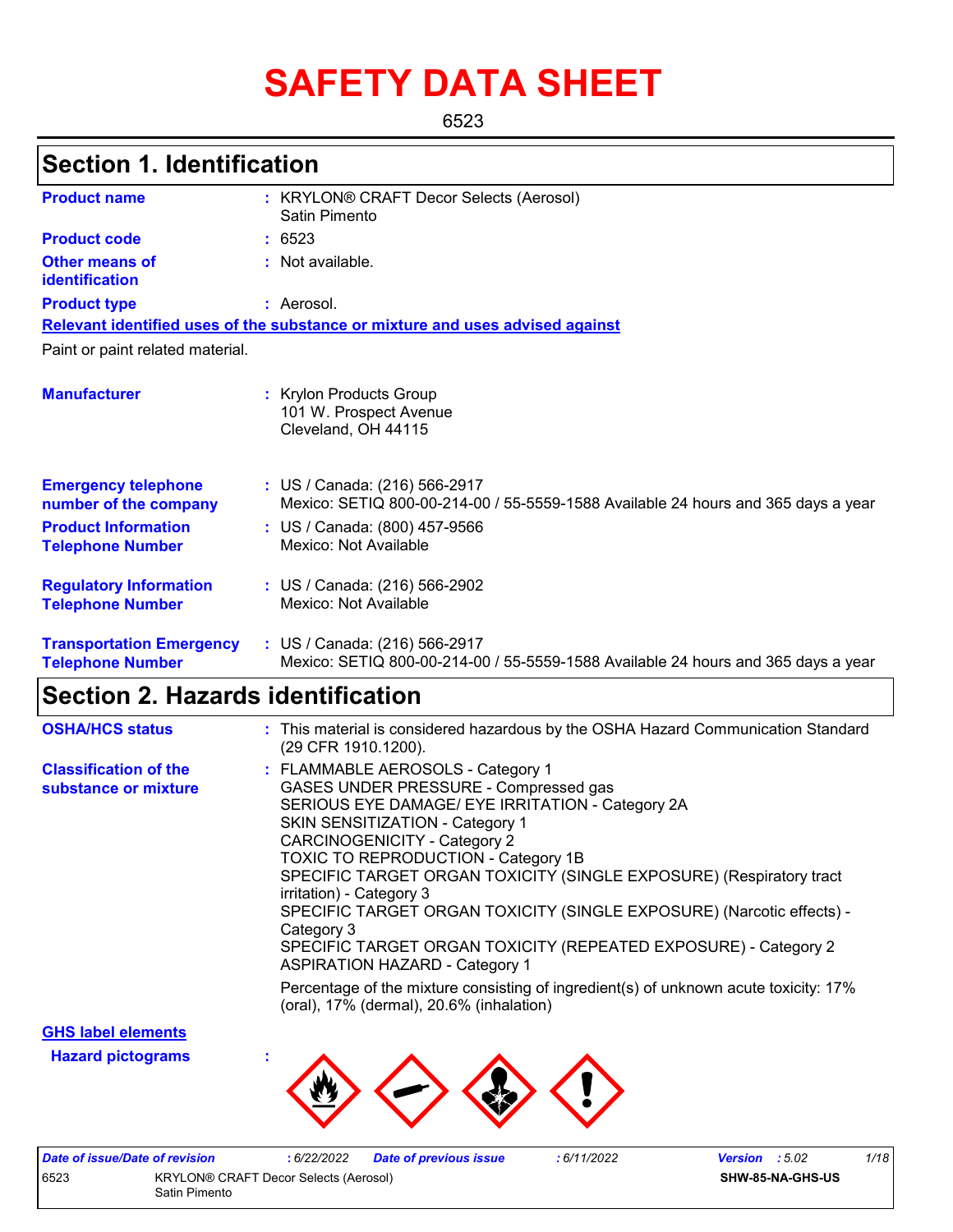### **Section 2. Hazards identification**

| <b>Signal word</b>                         | : Danger                                                                                                                                                                                                                                                                                                                                                                                                                                                                                                                                                                                                                                           |
|--------------------------------------------|----------------------------------------------------------------------------------------------------------------------------------------------------------------------------------------------------------------------------------------------------------------------------------------------------------------------------------------------------------------------------------------------------------------------------------------------------------------------------------------------------------------------------------------------------------------------------------------------------------------------------------------------------|
| <b>Hazard statements</b>                   | : Extremely flammable aerosol.<br>Contains gas under pressure; may explode if heated.<br>May be fatal if swallowed and enters airways.<br>May cause an allergic skin reaction.<br>Causes serious eye irritation.<br>May cause respiratory irritation.<br>May cause drowsiness or dizziness.<br>Suspected of causing cancer.<br>May damage fertility or the unborn child.<br>May cause damage to organs through prolonged or repeated exposure.                                                                                                                                                                                                     |
| <b>Precautionary statements</b>            |                                                                                                                                                                                                                                                                                                                                                                                                                                                                                                                                                                                                                                                    |
| <b>General</b>                             | : Read label before use. Keep out of reach of children. If medical advice is needed,<br>have product container or label at hand.                                                                                                                                                                                                                                                                                                                                                                                                                                                                                                                   |
| <b>Prevention</b>                          | : Obtain special instructions before use. Do not handle until all safety precautions have<br>been read and understood. Wear protective gloves, protective clothing and eye or face<br>protection. Keep away from heat, hot surfaces, sparks, open flames and other ignition<br>sources. No smoking. Do not spray on an open flame or other ignition source. Use<br>only outdoors or in a well-ventilated area. Do not breathe dust or mist. Wash<br>thoroughly after handling. Contaminated work clothing must not be allowed out of the<br>workplace. Pressurized container: Do not pierce or burn, even after use.                               |
| <b>Response</b>                            | : IF exposed or concerned: Get medical advice or attention. IF INHALED: Remove<br>person to fresh air and keep comfortable for breathing. Call a POISON CENTER or<br>doctor if you feel unwell. IF SWALLOWED: Immediately call a POISON CENTER or<br>doctor. Do NOT induce vomiting. Wash contaminated clothing before reuse. IF ON<br>SKIN: Wash with plenty of water. If skin irritation or rash occurs: Get medical advice or<br>attention. IF IN EYES: Rinse cautiously with water for several minutes. Remove contact<br>lenses, if present and easy to do. Continue rinsing. If eye irritation persists: Get medical<br>advice or attention. |
| <b>Storage</b>                             | : Store locked up. Protect from sunlight. Do not expose to temperatures exceeding 50<br>°C/122 °F. Store in a well-ventilated place. Keep container tightly closed.                                                                                                                                                                                                                                                                                                                                                                                                                                                                                |
| <b>Disposal</b>                            | : Dispose of contents and container in accordance with all local, regional, national and<br>international regulations.                                                                                                                                                                                                                                                                                                                                                                                                                                                                                                                             |
| <b>Supplemental label</b><br>elements      | DELAYED EFFECTS FROM LONG TERM OVEREXPOSURE. Contains solvents which<br>can cause permanent brain and nervous system damage. Intentional misuse by<br>deliberately concentrating and inhaling the contents can be harmful or fatal. WARNING:<br>This product contains chemicals known to the State of California to cause cancer and<br>birth defects or other reproductive harm.                                                                                                                                                                                                                                                                  |
|                                            | Please refer to the SDS for additional information. Keep out of reach of children. Keep<br>upright in a cool, dry place. Do not discard empty can in trash compactor.                                                                                                                                                                                                                                                                                                                                                                                                                                                                              |
| <b>Hazards not otherwise</b><br>classified | : DANGER: Rags, steel wool, other waste soaked with this product, and sanding residue<br>may spontaneously catch fire if improperly discarded. Immediately place rags, steel<br>wool, other waste soaked with this product, and sanding residue in a sealed, water-filled,<br>metal container. Dispose of in accordance with local fire regulations.                                                                                                                                                                                                                                                                                               |

### **Section 3. Composition/information on ingredients**

| Substance/mixture     | : Mixture        |
|-----------------------|------------------|
| <b>Other means of</b> | : Not available. |
| <b>identification</b> |                  |

#### **CAS number/other identifiers**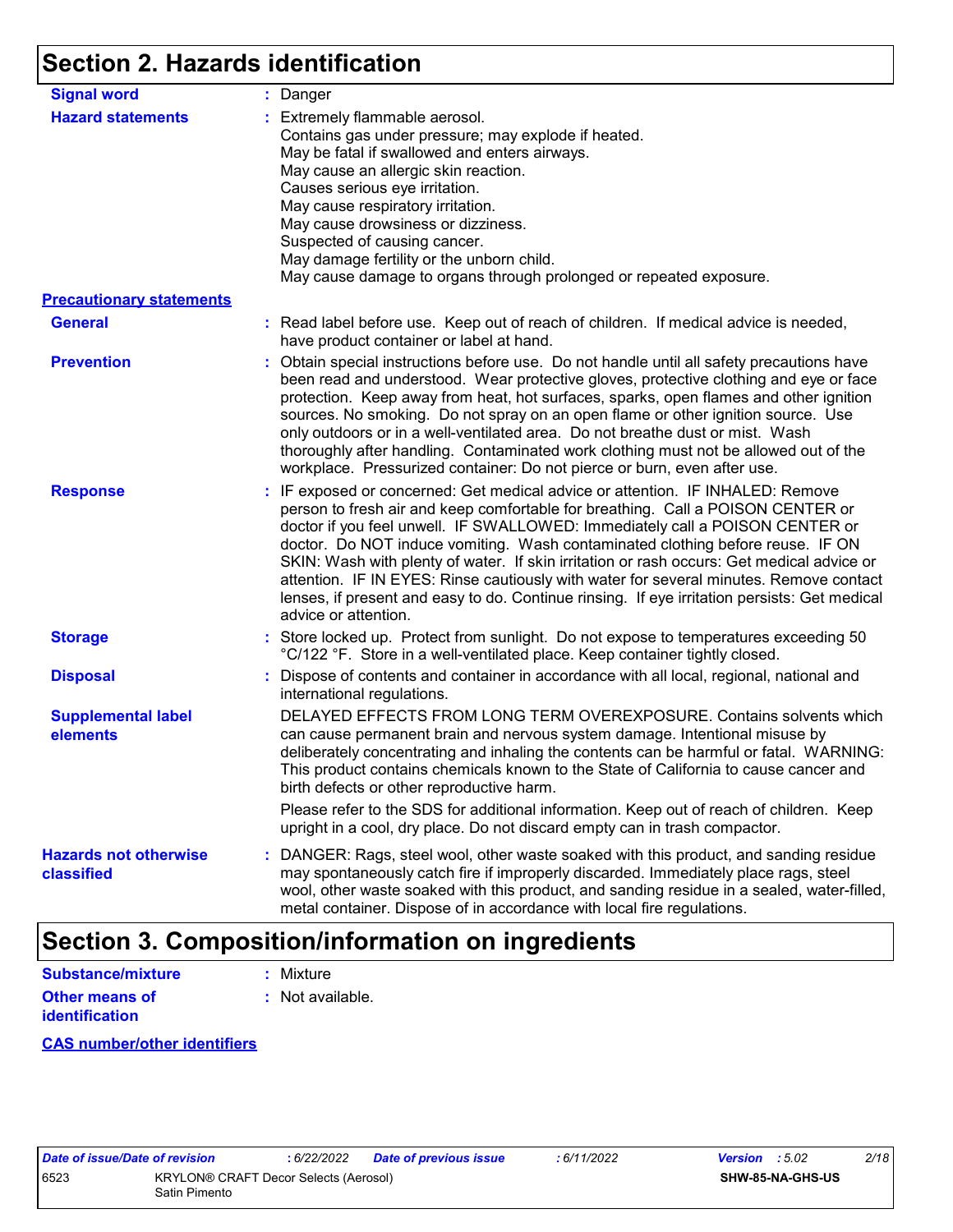### **Section 3. Composition/information on ingredients**

| <b>Ingredient name</b>               | % by weight | <b>CAS number</b> |
|--------------------------------------|-------------|-------------------|
| Acetone                              | 225 - ≤50   | 67-64-1           |
| Propane                              | l≥10 - ≤25  | 74-98-6           |
| <b>Butane</b>                        | ≤10         | 106-97-8          |
| n-Butyl Acetate                      | $ $ < 10    | 123-86-4          |
| 2-Propoxyethanol                     | !≤5         | 2807-30-9         |
| <b>Amorphous Precipitated Silica</b> | ՝≤3         | 112926-00-8       |
| Zirconium 2-Ethylhexanoate           | l≤0.3       | 22464-99-9        |
| Methyl Ethyl Ketoxime                | l≤0.3       | 96-29-7           |
| Light Aromatic Hydrocarbons          | l≤0.3       | 64742-95-6        |
| Cobalt 2-Ethylhexanoate              | ≤0.3        | 136-52-7          |
| Hydrotreated Heavy Petroleum Naphtha | l≤0.3       | 64742-48-9        |

Any concentration shown as a range is to protect confidentiality or is due to batch variation.

**There are no additional ingredients present which, within the current knowledge of the supplier and in the concentrations applicable, are classified and hence require reporting in this section.**

**Occupational exposure limits, if available, are listed in Section 8.**

### **Section 4. First aid measures**

#### **Description of necessary first aid measures**

| <b>Eye contact</b>  | : Immediately flush eyes with plenty of water, occasionally lifting the upper and lower<br>eyelids. Check for and remove any contact lenses. Continue to rinse for at least 10<br>minutes. Get medical attention.                                                                                                                                                                                                                                                                                                                                                                                                                                                                                                                                       |
|---------------------|---------------------------------------------------------------------------------------------------------------------------------------------------------------------------------------------------------------------------------------------------------------------------------------------------------------------------------------------------------------------------------------------------------------------------------------------------------------------------------------------------------------------------------------------------------------------------------------------------------------------------------------------------------------------------------------------------------------------------------------------------------|
| <b>Inhalation</b>   | : Remove victim to fresh air and keep at rest in a position comfortable for breathing. If it<br>is suspected that fumes are still present, the rescuer should wear an appropriate mask<br>or self-contained breathing apparatus. If not breathing, if breathing is irregular or if<br>respiratory arrest occurs, provide artificial respiration or oxygen by trained personnel. It<br>may be dangerous to the person providing aid to give mouth-to-mouth resuscitation.<br>Get medical attention. If necessary, call a poison center or physician. If unconscious,<br>place in recovery position and get medical attention immediately. Maintain an open<br>airway. Loosen tight clothing such as a collar, tie, belt or waistband.                    |
| <b>Skin contact</b> | : Wash with plenty of soap and water. Remove contaminated clothing and shoes. Wash<br>contaminated clothing thoroughly with water before removing it, or wear gloves.<br>Continue to rinse for at least 10 minutes. Get medical attention. In the event of any<br>complaints or symptoms, avoid further exposure. Wash clothing before reuse. Clean<br>shoes thoroughly before reuse.                                                                                                                                                                                                                                                                                                                                                                   |
| <b>Ingestion</b>    | : Get medical attention immediately. Call a poison center or physician. Wash out mouth<br>with water. Remove dentures if any. If material has been swallowed and the exposed<br>person is conscious, give small quantities of water to drink. Stop if the exposed person<br>feels sick as vomiting may be dangerous. Aspiration hazard if swallowed. Can enter<br>lungs and cause damage. Do not induce vomiting. If vomiting occurs, the head should<br>be kept low so that vomit does not enter the lungs. Never give anything by mouth to an<br>unconscious person. If unconscious, place in recovery position and get medical<br>attention immediately. Maintain an open airway. Loosen tight clothing such as a collar,<br>tie, belt or waistband. |

**Most important symptoms/effects, acute and delayed**

| <b>Potential acute health effects</b> |                                                                                                                              |
|---------------------------------------|------------------------------------------------------------------------------------------------------------------------------|
| Eye contact                           | : Causes serious eye irritation.                                                                                             |
| <b>Inhalation</b>                     | : Can cause central nervous system (CNS) depression. May cause drowsiness or<br>dizziness. May cause respiratory irritation. |
| <b>Skin contact</b>                   | : May cause an allergic skin reaction.                                                                                       |

| Date of issue/Date of revision |                                                        | 6/22/2022 | <b>Date of previous issue</b> | : 6/11/2022 | <b>Version</b> : $5.02$ |                         | 3/18 |
|--------------------------------|--------------------------------------------------------|-----------|-------------------------------|-------------|-------------------------|-------------------------|------|
| 6523                           | KRYLON® CRAFT Decor Selects (Aerosol)<br>Satin Pimento |           |                               |             |                         | <b>SHW-85-NA-GHS-US</b> |      |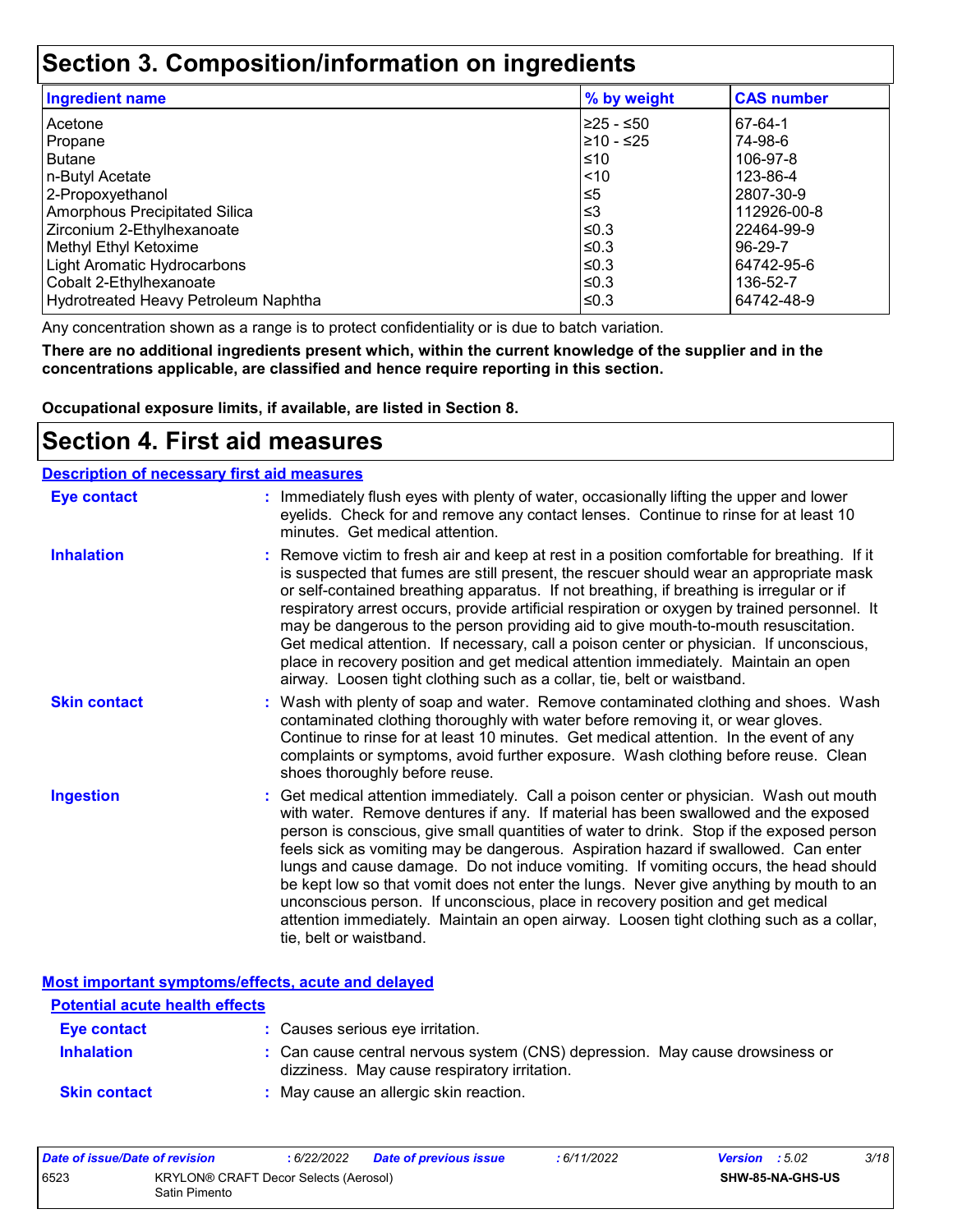## **Section 4. First aid measures**

| <b>Ingestion</b>                    | : Can cause central nervous system (CNS) depression. May be fatal if swallowed and<br>enters airways.                                                                                                                                                                                                                                                                                                           |
|-------------------------------------|-----------------------------------------------------------------------------------------------------------------------------------------------------------------------------------------------------------------------------------------------------------------------------------------------------------------------------------------------------------------------------------------------------------------|
| <b>Over-exposure signs/symptoms</b> |                                                                                                                                                                                                                                                                                                                                                                                                                 |
| <b>Eye contact</b>                  | : Adverse symptoms may include the following:<br>pain or irritation<br>watering<br>redness                                                                                                                                                                                                                                                                                                                      |
| <b>Inhalation</b>                   | : Adverse symptoms may include the following:<br>respiratory tract irritation<br>coughing<br>nausea or vomiting<br>headache<br>drowsiness/fatigue<br>dizziness/vertigo<br>unconsciousness<br>reduced fetal weight<br>increase in fetal deaths<br>skeletal malformations                                                                                                                                         |
| <b>Skin contact</b>                 | : Adverse symptoms may include the following:<br>irritation<br>redness<br>reduced fetal weight<br>increase in fetal deaths<br>skeletal malformations                                                                                                                                                                                                                                                            |
| <b>Ingestion</b>                    | : Adverse symptoms may include the following:<br>nausea or vomiting<br>reduced fetal weight<br>increase in fetal deaths<br>skeletal malformations                                                                                                                                                                                                                                                               |
|                                     | <b>Indication of immediate medical attention and special treatment needed, if necessary</b>                                                                                                                                                                                                                                                                                                                     |
| <b>Notes to physician</b>           | : Treat symptomatically. Contact poison treatment specialist immediately if large<br>quantities have been ingested or inhaled.                                                                                                                                                                                                                                                                                  |
| <b>Specific treatments</b>          | : No specific treatment.                                                                                                                                                                                                                                                                                                                                                                                        |
| <b>Protection of first-aiders</b>   | : No action shall be taken involving any personal risk or without suitable training. If it is<br>suspected that fumes are still present, the rescuer should wear an appropriate mask or<br>self-contained breathing apparatus. It may be dangerous to the person providing aid to<br>give mouth-to-mouth resuscitation. Wash contaminated clothing thoroughly with water<br>before removing it, or wear gloves. |

**See toxicological information (Section 11)**

### **Section 5. Fire-fighting measures**

| <b>Extinguishing media</b>                           |                                                                                                                                                                                                                                                                                                                                                                                                                                                       |                         |      |
|------------------------------------------------------|-------------------------------------------------------------------------------------------------------------------------------------------------------------------------------------------------------------------------------------------------------------------------------------------------------------------------------------------------------------------------------------------------------------------------------------------------------|-------------------------|------|
| <b>Suitable extinguishing</b><br>media               | : Use an extinguishing agent suitable for the surrounding fire.                                                                                                                                                                                                                                                                                                                                                                                       |                         |      |
| <b>Unsuitable extinguishing</b><br>media             | : None known.                                                                                                                                                                                                                                                                                                                                                                                                                                         |                         |      |
| <b>Specific hazards arising</b><br>from the chemical | : Extremely flammable aerosol. Runoff to sewer may create fire or explosion hazard. In<br>a fire or if heated, a pressure increase will occur and the container may burst, with the<br>risk of a subsequent explosion. Gas may accumulate in low or confined areas or travel<br>a considerable distance to a source of ignition and flash back, causing fire or explosion.<br>Bursting aerosol containers may be propelled from a fire at high speed. |                         |      |
| Date of issue/Date of revision                       | <b>Date of previous issue</b><br>:6/22/2022<br>:6/11/2022                                                                                                                                                                                                                                                                                                                                                                                             | <b>Version</b> : $5.02$ | 4/18 |
| 6523<br>Satin Pimento                                | <b>KRYLON® CRAFT Decor Selects (Aerosol)</b>                                                                                                                                                                                                                                                                                                                                                                                                          | SHW-85-NA-GHS-US        |      |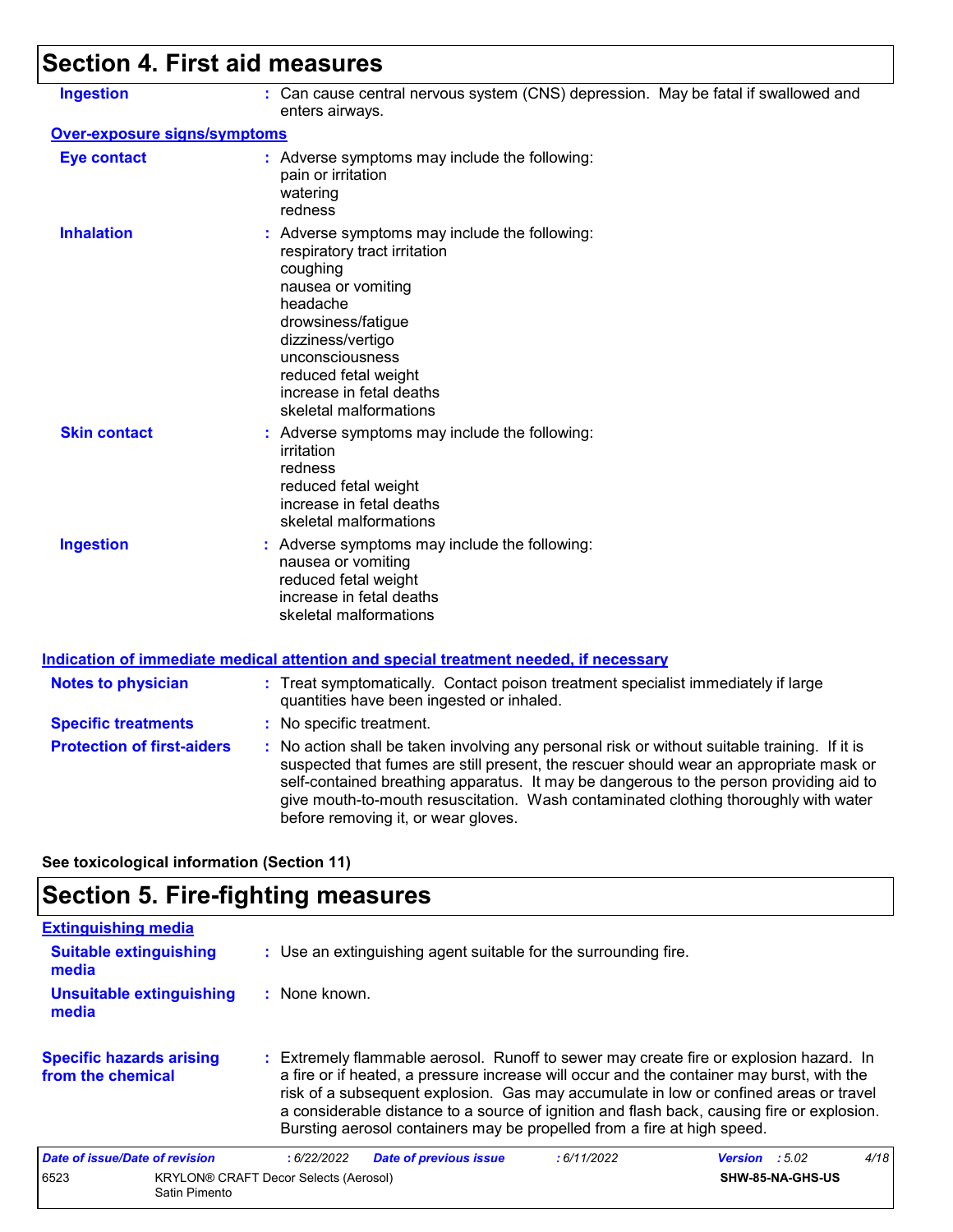### **Section 5. Fire-fighting measures**

| <b>Hazardous thermal</b><br>decomposition products       | Decomposition products may include the following materials:<br>carbon dioxide<br>carbon monoxide<br>metal oxide/oxides                                                                                                                                                                                                        |
|----------------------------------------------------------|-------------------------------------------------------------------------------------------------------------------------------------------------------------------------------------------------------------------------------------------------------------------------------------------------------------------------------|
| <b>Special protective actions</b><br>for fire-fighters   | : Promptly isolate the scene by removing all persons from the vicinity of the incident if<br>there is a fire. No action shall be taken involving any personal risk or without suitable<br>training. Move containers from fire area if this can be done without risk. Use water<br>spray to keep fire-exposed containers cool. |
| <b>Special protective</b><br>equipment for fire-fighters | Fire-fighters should wear appropriate protective equipment and self-contained breathing<br>apparatus (SCBA) with a full face-piece operated in positive pressure mode.                                                                                                                                                        |

### **Section 6. Accidental release measures**

#### **Personal precautions, protective equipment and emergency procedures**

| For non-emergency<br>personnel                        | : No action shall be taken involving any personal risk or without suitable training.<br>Evacuate surrounding areas. Keep unnecessary and unprotected personnel from<br>entering. In the case of aerosols being ruptured, care should be taken due to the rapid<br>escape of the pressurized contents and propellant. If a large number of containers are<br>ruptured, treat as a bulk material spillage according to the instructions in the clean-up<br>section. Do not touch or walk through spilled material. Shut off all ignition sources. No<br>flares, smoking or flames in hazard area. Avoid breathing vapor or mist. Provide<br>adequate ventilation. Wear appropriate respirator when ventilation is inadequate. Put<br>on appropriate personal protective equipment. |  |  |  |
|-------------------------------------------------------|----------------------------------------------------------------------------------------------------------------------------------------------------------------------------------------------------------------------------------------------------------------------------------------------------------------------------------------------------------------------------------------------------------------------------------------------------------------------------------------------------------------------------------------------------------------------------------------------------------------------------------------------------------------------------------------------------------------------------------------------------------------------------------|--|--|--|
| For emergency responders                              | : If specialized clothing is required to deal with the spillage, take note of any information in<br>Section 8 on suitable and unsuitable materials. See also the information in "For non-<br>emergency personnel".                                                                                                                                                                                                                                                                                                                                                                                                                                                                                                                                                               |  |  |  |
| <b>Environmental precautions</b>                      | : Avoid dispersal of spilled material and runoff and contact with soil, waterways, drains<br>and sewers. Inform the relevant authorities if the product has caused environmental<br>pollution (sewers, waterways, soil or air).                                                                                                                                                                                                                                                                                                                                                                                                                                                                                                                                                  |  |  |  |
| Methods and materials for containment and cleaning up |                                                                                                                                                                                                                                                                                                                                                                                                                                                                                                                                                                                                                                                                                                                                                                                  |  |  |  |
| <b>Small spill</b>                                    | : Stop leak if without risk. Move containers from spill area. Use spark-proof tools and<br>explosion-proof equipment. Dilute with water and mop up if water-soluble. Alternatively,<br>or if water-insoluble, absorb with an inert dry material and place in an appropriate waste<br>disposal container. Dispose of via a licensed waste disposal contractor.                                                                                                                                                                                                                                                                                                                                                                                                                    |  |  |  |
| <b>Large spill</b>                                    | : Stop leak if without risk. Move containers from spill area. Use spark-proof tools and<br>explosion-proof equipment. Approach release from upwind. Prevent entry into sewers,<br>water courses, basements or confined areas. Wash spillages into an effluent treatment<br>plant or proceed as follows. Contain and collect spillage with non-combustible,<br>absorbent material e.g. sand, earth, vermiculite or diatomaceous earth and place in<br>container for disposal according to local regulations (see Section 13). Dispose of via a<br>licensed waste disposal contractor. Contaminated absorbent material may pose the<br>same hazard as the spilled product. Note: see Section 1 for emergency contact<br>information and Section 13 for waste disposal.             |  |  |  |

### **Section 7. Handling and storage**

**Precautions for safe handling**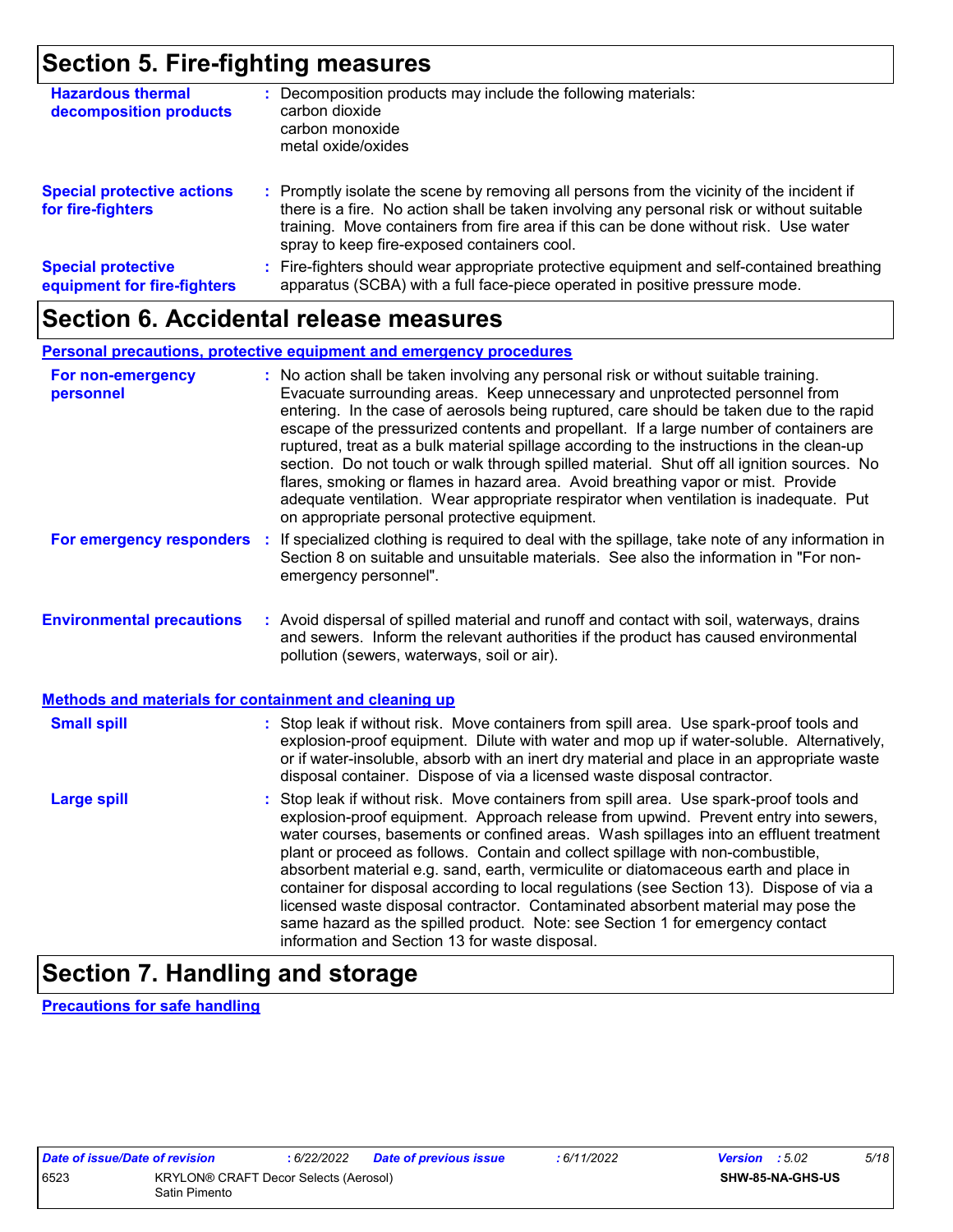## **Section 7. Handling and storage**

| <b>Protective measures</b>                                                       | : Put on appropriate personal protective equipment (see Section 8). Persons with a<br>history of skin sensitization problems should not be employed in any process in which<br>this product is used. Pressurized container: protect from sunlight and do not expose to<br>temperatures exceeding 50°C. Do not pierce or burn, even after use. Avoid exposure -<br>obtain special instructions before use. Avoid exposure during pregnancy. Do not<br>handle until all safety precautions have been read and understood. Do not get in eyes<br>or on skin or clothing. Do not breathe vapor or mist. Do not swallow. Avoid breathing<br>gas. Use only with adequate ventilation. Wear appropriate respirator when ventilation is<br>inadequate. Store and use away from heat, sparks, open flame or any other ignition<br>source. Use explosion-proof electrical (ventilating, lighting and material handling)<br>equipment. Use only non-sparking tools. Empty containers retain product residue and<br>can be hazardous. |
|----------------------------------------------------------------------------------|---------------------------------------------------------------------------------------------------------------------------------------------------------------------------------------------------------------------------------------------------------------------------------------------------------------------------------------------------------------------------------------------------------------------------------------------------------------------------------------------------------------------------------------------------------------------------------------------------------------------------------------------------------------------------------------------------------------------------------------------------------------------------------------------------------------------------------------------------------------------------------------------------------------------------------------------------------------------------------------------------------------------------|
| <b>Advice on general</b><br>occupational hygiene                                 | : Eating, drinking and smoking should be prohibited in areas where this material is<br>handled, stored and processed. Workers should wash hands and face before eating,<br>drinking and smoking. Remove contaminated clothing and protective equipment before<br>entering eating areas. See also Section 8 for additional information on hygiene<br>measures.                                                                                                                                                                                                                                                                                                                                                                                                                                                                                                                                                                                                                                                             |
| <b>Conditions for safe storage,</b><br>including any<br><b>incompatibilities</b> | : Store in accordance with local regulations. Store away from direct sunlight in a dry, cool<br>and well-ventilated area, away from incompatible materials (see Section 10) and food<br>and drink. Protect from sunlight. Store locked up. Eliminate all ignition sources. Use<br>appropriate containment to avoid environmental contamination. See Section 10 for<br>incompatible materials before handling or use.                                                                                                                                                                                                                                                                                                                                                                                                                                                                                                                                                                                                      |

### **Section 8. Exposure controls/personal protection**

#### **Control parameters**

**Occupational exposure limits (OSHA United States)**

| <b>Ingredient name</b>                               | CAS#                          | <b>Exposure limits</b>                       |  |  |
|------------------------------------------------------|-------------------------------|----------------------------------------------|--|--|
| Acetone                                              | 67-64-1                       | ACGIH TLV (United States, 1/2021).           |  |  |
|                                                      |                               | TWA: 250 ppm 8 hours.                        |  |  |
|                                                      |                               | STEL: 500 ppm 15 minutes.                    |  |  |
|                                                      |                               | NIOSH REL (United States, 10/2020).          |  |  |
|                                                      |                               | TWA: 250 ppm 10 hours.                       |  |  |
|                                                      |                               | TWA: 590 mg/m <sup>3</sup> 10 hours.         |  |  |
|                                                      |                               | OSHA PEL (United States, 5/2018).            |  |  |
|                                                      |                               | TWA: 1000 ppm 8 hours.                       |  |  |
|                                                      |                               | TWA: 2400 mg/m <sup>3</sup> 8 hours.         |  |  |
| Propane                                              | 74-98-6                       | NIOSH REL (United States, 10/2020).          |  |  |
|                                                      |                               | TWA: 1000 ppm 10 hours.                      |  |  |
|                                                      |                               | TWA: 1800 mg/m <sup>3</sup> 10 hours.        |  |  |
|                                                      |                               | OSHA PEL (United States, 5/2018).            |  |  |
|                                                      |                               | TWA: 1000 ppm 8 hours.                       |  |  |
|                                                      |                               | TWA: 1800 mg/m <sup>3</sup> 8 hours.         |  |  |
|                                                      |                               | ACGIH TLV (United States, 1/2021). Oxygen    |  |  |
|                                                      |                               | Depletion [Asphyxiant]. Explosive potential. |  |  |
| <b>Butane</b>                                        | 106-97-8                      | NIOSH REL (United States, 10/2020).          |  |  |
|                                                      |                               | TWA: 800 ppm 10 hours.                       |  |  |
|                                                      |                               | TWA: 1900 mg/m <sup>3</sup> 10 hours.        |  |  |
|                                                      |                               | ACGIH TLV (United States, 1/2021).           |  |  |
|                                                      |                               | <b>Explosive potential.</b>                  |  |  |
|                                                      |                               | STEL: 1000 ppm 15 minutes.                   |  |  |
| n-Butyl Acetate                                      | 123-86-4                      | NIOSH REL (United States, 10/2020).          |  |  |
|                                                      |                               | TWA: 150 ppm 10 hours.                       |  |  |
|                                                      |                               | TWA: 710 mg/m <sup>3</sup> 10 hours.         |  |  |
|                                                      |                               | STEL: 200 ppm 15 minutes.                    |  |  |
|                                                      |                               |                                              |  |  |
| Date of issue/Date of revision<br>: 6/22/2022        | <b>Date of previous issue</b> | Version : 5.02<br>6/18<br>:6/11/2022         |  |  |
| 6523<br><b>KRYLON® CRAFT Decor Selects (Aerosol)</b> |                               | SHW-85-NA-GHS-US                             |  |  |
| Satin Pimento                                        |                               |                                              |  |  |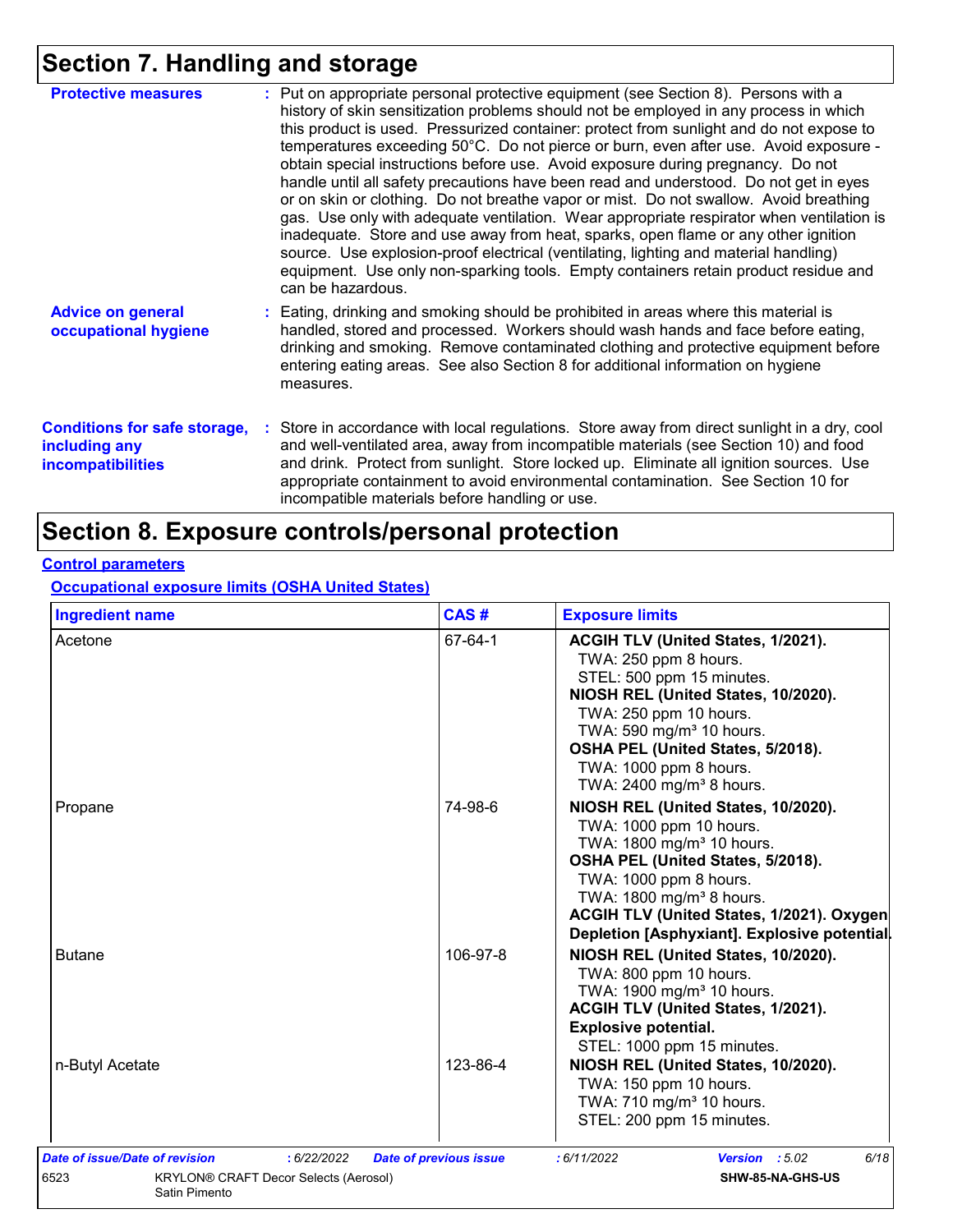|                                      |             | STEL: 950 mg/m <sup>3</sup> 15 minutes.                    |
|--------------------------------------|-------------|------------------------------------------------------------|
|                                      |             | OSHA PEL (United States, 5/2018).<br>TWA: 150 ppm 8 hours. |
|                                      |             | TWA: 710 mg/m <sup>3</sup> 8 hours.                        |
|                                      |             | ACGIH TLV (United States, 1/2021).                         |
|                                      |             | STEL: 150 ppm 15 minutes.                                  |
|                                      |             | TWA: 50 ppm 8 hours.                                       |
| 2-Propoxyethanol                     | 2807-30-9   | None.                                                      |
| Amorphous Precipitated Silica        | 112926-00-8 | NIOSH REL (United States, 10/2020).                        |
|                                      |             | TWA: 6 mg/m <sup>3</sup> 10 hours.                         |
| Zirconium 2-Ethylhexanoate           | 22464-99-9  | ACGIH TLV (United States, 1/2021).                         |
|                                      |             | TWA: $5 \text{ mg/m}^3$ , (as Zr) 8 hours.                 |
|                                      |             | STEL: 10 mg/m <sup>3</sup> , (as Zr) 15 minutes.           |
|                                      |             | NIOSH REL (United States, 10/2020).                        |
|                                      |             | TWA: 5 mg/m <sup>3</sup> , (as Zr) 10 hours.               |
|                                      |             | STEL: 10 mg/m <sup>3</sup> , (as Zr) 15 minutes.           |
|                                      |             | OSHA PEL (United States, 5/2018).                          |
|                                      |             | TWA: 5 mg/m <sup>3</sup> , (as Zr) 8 hours.                |
| Methyl Ethyl Ketoxime                | 96-29-7     | OARS WEEL (United States, 1/2021). Skin                    |
|                                      |             | sensitizer.                                                |
|                                      |             | TWA: 10 ppm 8 hours.                                       |
| Light Aromatic Hydrocarbons          | 64742-95-6  | None.                                                      |
| Cobalt 2-Ethylhexanoate              | 136-52-7    | ACGIH TLV (United States, 1/2021). Skin                    |
|                                      |             | sensitizer. Inhalation sensitizer.                         |
|                                      |             | TWA: $0.02$ mg/m <sup>3</sup> , (as Co) 8 hours.           |
| Hydrotreated Heavy Petroleum Naphtha | 64742-48-9  | None.                                                      |

#### **Occupational exposure limits (Canada)**

| <b>Ingredient name</b>                                                                                                 | CAS#                          | <b>Exposure limits</b>                                                                                                                                                                                                                                                                                                                                                                                                                                                                                                                                                                                                                                                                                                                  |
|------------------------------------------------------------------------------------------------------------------------|-------------------------------|-----------------------------------------------------------------------------------------------------------------------------------------------------------------------------------------------------------------------------------------------------------------------------------------------------------------------------------------------------------------------------------------------------------------------------------------------------------------------------------------------------------------------------------------------------------------------------------------------------------------------------------------------------------------------------------------------------------------------------------------|
| acetone                                                                                                                | 67-64-1                       | CA Alberta Provincial (Canada, 6/2018).<br>8 hrs OEL: 1200 mg/m <sup>3</sup> 8 hours.<br>15 min OEL: 1800 mg/m <sup>3</sup> 15 minutes.<br>8 hrs OEL: 500 ppm 8 hours.<br>15 min OEL: 750 ppm 15 minutes.<br><b>CA British Columbia Provincial (Canada,</b><br>6/2021).<br>TWA: 250 ppm 8 hours.<br>STEL: 500 ppm 15 minutes.<br>CA Ontario Provincial (Canada, 6/2019).<br>TWA: 250 ppm 8 hours.<br>STEL: 500 ppm 15 minutes.<br>CA Quebec Provincial (Canada, 6/2021).<br>TWAEV: 500 ppm 8 hours.<br>TWAEV: 1190 mg/m <sup>3</sup> 8 hours.<br>STEV: 1000 ppm 15 minutes.<br>STEV: 2380 mg/m <sup>3</sup> 15 minutes.<br><b>CA Saskatchewan Provincial (Canada,</b><br>7/2013).<br>STEL: 750 ppm 15 minutes.<br>TWA: 500 ppm 8 hours. |
| Normal propane                                                                                                         | 74-98-6                       | CA Alberta Provincial (Canada, 6/2018).<br>8 hrs OEL: 1000 ppm 8 hours.<br>CA Quebec Provincial (Canada, 6/2021).<br>TWAEV: 1000 ppm 8 hours.<br>TWAEV: 1800 mg/m <sup>3</sup> 8 hours.<br><b>CA Saskatchewan Provincial (Canada,</b>                                                                                                                                                                                                                                                                                                                                                                                                                                                                                                   |
| Date of issue/Date of revision<br>: 6/22/2022<br>6523<br><b>KRYLON® CRAFT Decor Selects (Aerosol)</b><br>Satin Pimento | <b>Date of previous issue</b> | 7/18<br>Version : 5.02<br>:6/11/2022<br>SHW-85-NA-GHS-US                                                                                                                                                                                                                                                                                                                                                                                                                                                                                                                                                                                                                                                                                |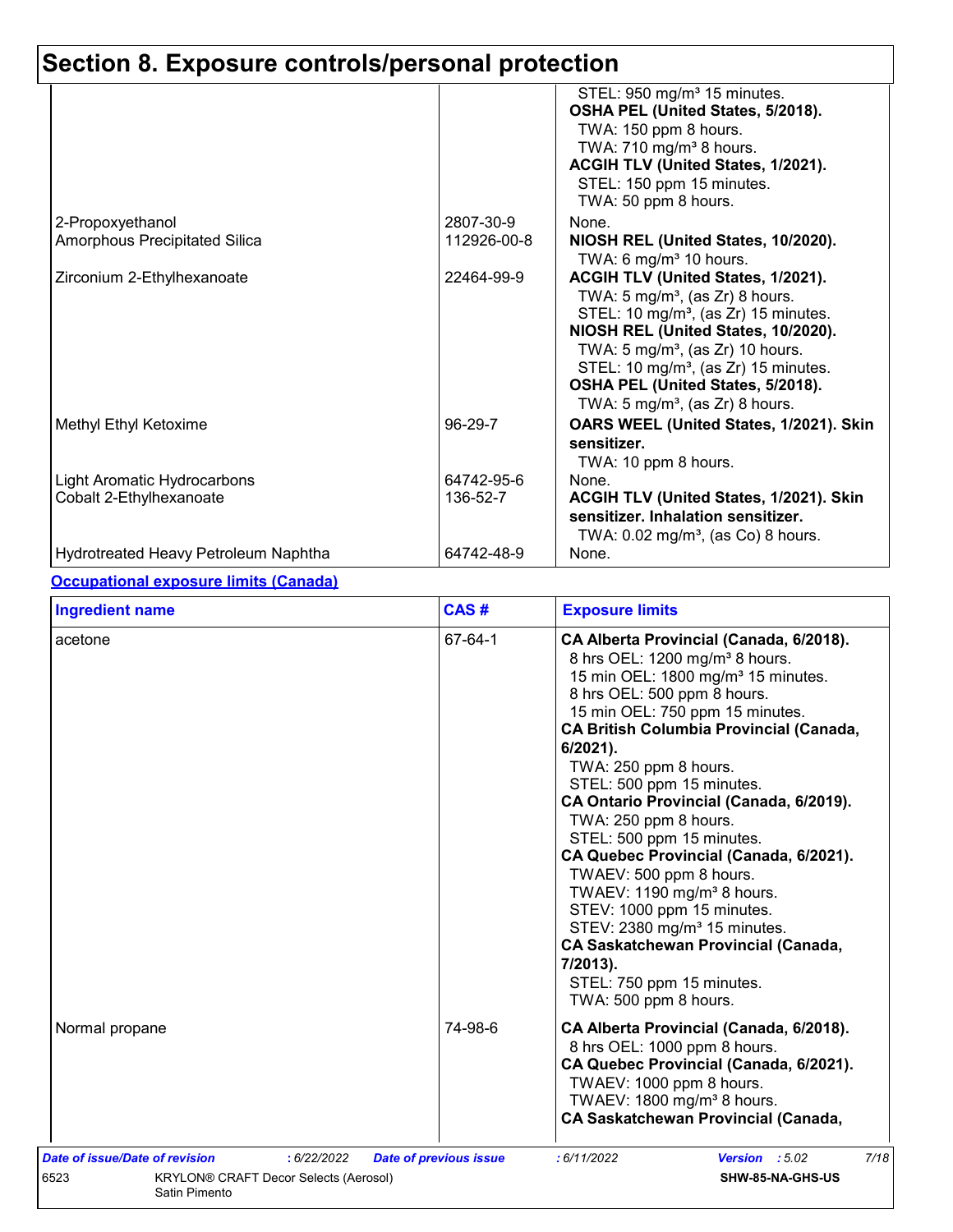|                            |            | 7/2013).<br>STEL: 1250 ppm 15 minutes.<br>TWA: 1000 ppm 8 hours.<br><b>CA British Columbia Provincial (Canada,</b><br>6/2021). Oxygen Depletion [Asphyxiant].<br><b>Explosive potential.</b>                                                                                                                                                                                                                                                                                                                                                                                                                                                   |
|----------------------------|------------|------------------------------------------------------------------------------------------------------------------------------------------------------------------------------------------------------------------------------------------------------------------------------------------------------------------------------------------------------------------------------------------------------------------------------------------------------------------------------------------------------------------------------------------------------------------------------------------------------------------------------------------------|
|                            |            | CA Ontario Provincial (Canada, 6/2019).<br><b>Oxygen Depletion [Asphyxiant]. Explosive</b><br>potential.                                                                                                                                                                                                                                                                                                                                                                                                                                                                                                                                       |
| <b>Butane</b>              | 106-97-8   | CA Alberta Provincial (Canada, 6/2018).<br>8 hrs OEL: 1000 ppm 8 hours.<br>CA Quebec Provincial (Canada, 6/2021).<br>TWAEV: 800 ppm 8 hours.<br>TWAEV: 1900 mg/m <sup>3</sup> 8 hours.<br><b>CA Saskatchewan Provincial (Canada,</b><br>7/2013).<br>STEL: 1250 ppm 15 minutes.<br>TWA: 1000 ppm 8 hours.<br><b>CA British Columbia Provincial (Canada,</b><br>6/2021). Explosive potential.<br>STEL: 1000 ppm 15 minutes.<br>CA Ontario Provincial (Canada, 6/2019).<br><b>Explosive potential.</b><br>STEL: 1000 ppm 15 minutes.                                                                                                              |
| n-butyl acetate            | 123-86-4   | CA Alberta Provincial (Canada, 6/2018).<br>15 min OEL: 200 ppm 15 minutes.<br>15 min OEL: 950 mg/m <sup>3</sup> 15 minutes.<br>8 hrs OEL: 150 ppm 8 hours.<br>8 hrs OEL: 713 mg/m <sup>3</sup> 8 hours.<br><b>CA Saskatchewan Provincial (Canada,</b><br>7/2013).<br>STEL: 200 ppm 15 minutes.<br>TWA: 150 ppm 8 hours.<br>CA Ontario Provincial (Canada, 6/2019).<br>STEL: 150 ppm 15 minutes.<br>TWA: 50 ppm 8 hours.<br><b>CA British Columbia Provincial (Canada,</b><br>$6/2021$ ).<br>STEL: 150 ppm 15 minutes.<br>TWA: 50 ppm 8 hours.<br>CA Quebec Provincial (Canada, 6/2021).<br>STEV: 150 ppm 15 minutes.<br>TWAEV: 50 ppm 8 hours. |
| 2-Propoxyethanol           | 2807-30-9  | CA Ontario Provincial (Canada, 6/2019).<br>Absorbed through skin.<br>TWA: 110 mg/m <sup>3</sup> 8 hours.                                                                                                                                                                                                                                                                                                                                                                                                                                                                                                                                       |
| Zirconium 2-Ethylhexanoate | 22464-99-9 | TWA: 25 ppm 8 hours.<br>CA Alberta Provincial (Canada, 6/2018).<br>8 hrs OEL: 5 mg/m <sup>3</sup> , (as Zr) 8 hours.<br>15 min OEL: 10 mg/m <sup>3</sup> , (as Zr) 15 minutes.<br><b>CA British Columbia Provincial (Canada,</b><br>6/2021).<br>TWA: $5 \text{ mg/m}^3$ , (as Zr) 8 hours.<br>STEL: 10 mg/m <sup>3</sup> , (as Zr) 15 minutes.<br>CA Quebec Provincial (Canada, 6/2021).<br>TWAEV: 5 mg/m <sup>3</sup> , (as $Zr$ ) 8 hours.                                                                                                                                                                                                   |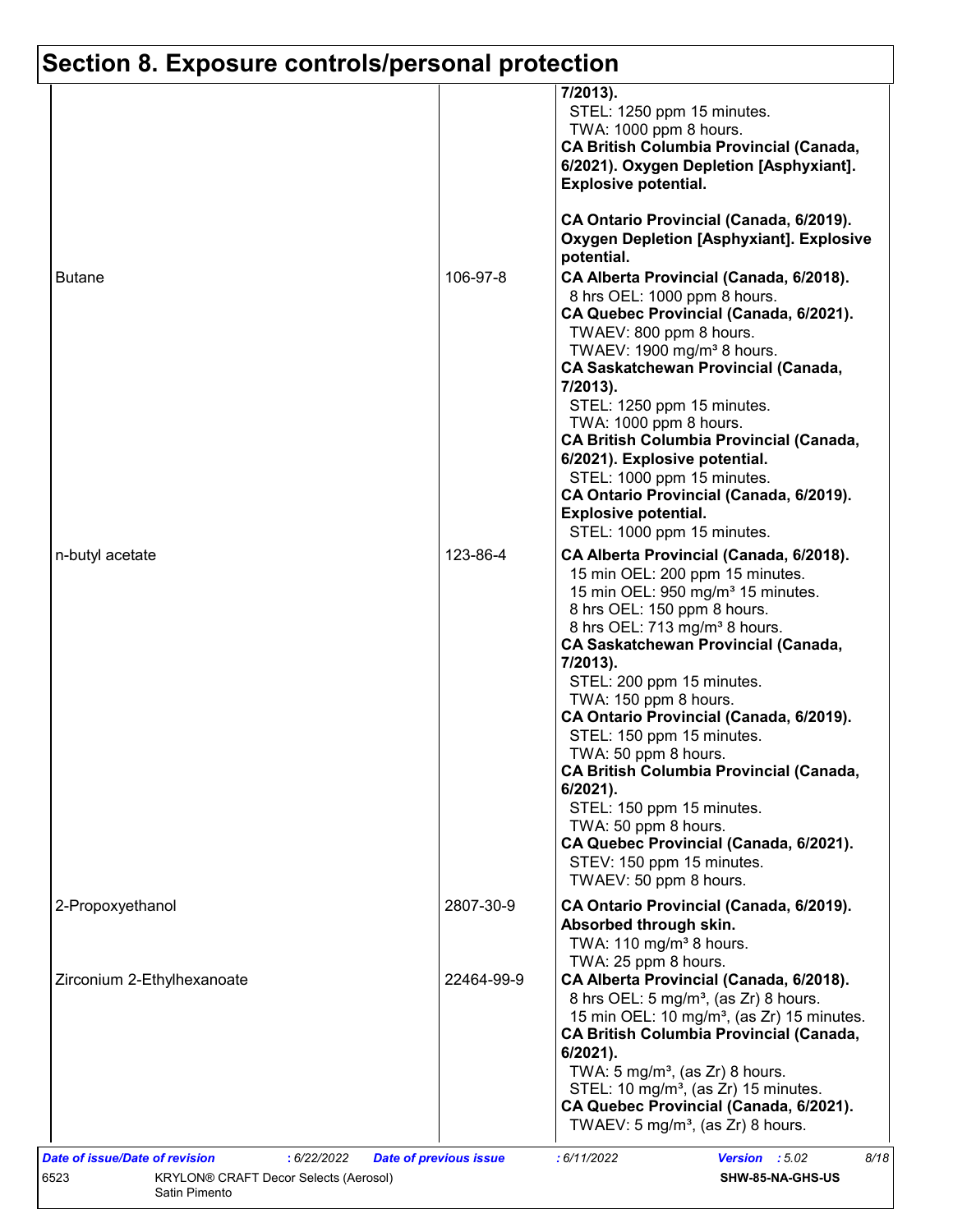|          | STEV: 10 mg/m <sup>3</sup> , (as Zr) 15 minutes.<br>CA Ontario Provincial (Canada, 6/2019).<br>STEL: 10 mg/m <sup>3</sup> , (as Zr) 15 minutes. |
|----------|-------------------------------------------------------------------------------------------------------------------------------------------------|
| 96-29-7  | TWA: 5 mg/m <sup>3</sup> , (as Zr) 8 hours.<br>OARS WEEL (United States, 1/2021). Skin<br>sensitizer.                                           |
| 136-52-7 | TWA: 10 ppm 8 hours.<br><b>CA British Columbia Provincial (Canada,</b><br>6/2021). Skin sensitizer. Inhalation                                  |
|          | sensitizer.<br>TWA: $0.02 \text{ mg/m}^3$ , (as Co, Total) 8 hours.                                                                             |
|          | CA Quebec Provincial (Canada, 6/2021).<br>Skin sensitizer.<br>TWAEV: $0.02 \text{ mg/m}^3$ , (as Co) 8 hours.                                   |
|          | CA Ontario Provincial (Canada, 6/2019).<br>TWA: $0.02$ mg/m <sup>3</sup> , (as Co) 8 hours.<br><b>CA Saskatchewan Provincial (Canada,</b>       |
|          | 7/2013).<br>STEL: $0.06 \text{ mg/m}^3$ , (measured as Co) 15                                                                                   |
|          | minutes.<br>TWA: $0.02 \text{ mg/m}^3$ , (measured as Co) 8<br>hours.                                                                           |
|          |                                                                                                                                                 |

#### **Occupational exposure limits (Mexico)**

|                            | CAS#       | <b>Exposure limits</b>                                                                                                                |
|----------------------------|------------|---------------------------------------------------------------------------------------------------------------------------------------|
| Acetone                    | 67-64-1    | NOM-010-STPS-2014 (Mexico, 4/2016).<br>TWA: 500 ppm 8 hours.<br>STEL: 750 ppm 15 minutes.                                             |
| Propane                    | 74-98-6    | NOM-010-STPS-2014 (Mexico, 4/2016).<br>TWA: 1000 ppm 8 hours.                                                                         |
| <b>Butane</b>              | 106-97-8   | NOM-010-STPS-2014 (Mexico, 4/2016).<br>TWA: 1000 ppm 8 hours.                                                                         |
| n-Butyl Acetate            | 123-86-4   | NOM-010-STPS-2014 (Mexico, 4/2016).<br>TWA: 150 ppm 8 hours.<br>STEL: 200 ppm 15 minutes.                                             |
| Zirconium 2-Ethylhexanoate | 22464-99-9 | NOM-010-STPS-2014 (Mexico, 4/2016).<br>TWA: $5 \text{ mg/m}^3$ , (as Zr) 8 hours.<br>STEL: 10 mg/m <sup>3</sup> , (as Zr) 15 minutes. |
| Cobalt 2-Ethylhexanoate    | 136-52-7   | NOM-010-STPS-2014 (Mexico, 4/2016).<br>TWA: $0.02$ mg/m <sup>3</sup> , (as Co) 8 hours.                                               |

#### Emissions from ventilation or work process equipment should be checked to ensure **:** they comply with the requirements of environmental protection legislation. In some cases, fume scrubbers, filters or engineering modifications to the process equipment **Appropriate engineering controls :** Use only with adequate ventilation. Use process enclosures, local exhaust ventilation or other engineering controls to keep worker exposure to airborne contaminants below any recommended or statutory limits. The engineering controls also need to keep gas, vapor or dust concentrations below any lower explosive limits. Use explosion-proof ventilation equipment. **Environmental exposure controls**

will be necessary to reduce emissions to acceptable levels.

#### **Individual protection measures**

| Date of issue/Date of revision |                                       | : 6/22/2022 | Date of previous issue | : 6/11/2022 | <b>Version</b> : 5.02 |                         | 9/18 |
|--------------------------------|---------------------------------------|-------------|------------------------|-------------|-----------------------|-------------------------|------|
| 6523                           | KRYLON® CRAFT Decor Selects (Aerosol) |             |                        |             |                       | <b>SHW-85-NA-GHS-US</b> |      |
|                                | Satin Pimento                         |             |                        |             |                       |                         |      |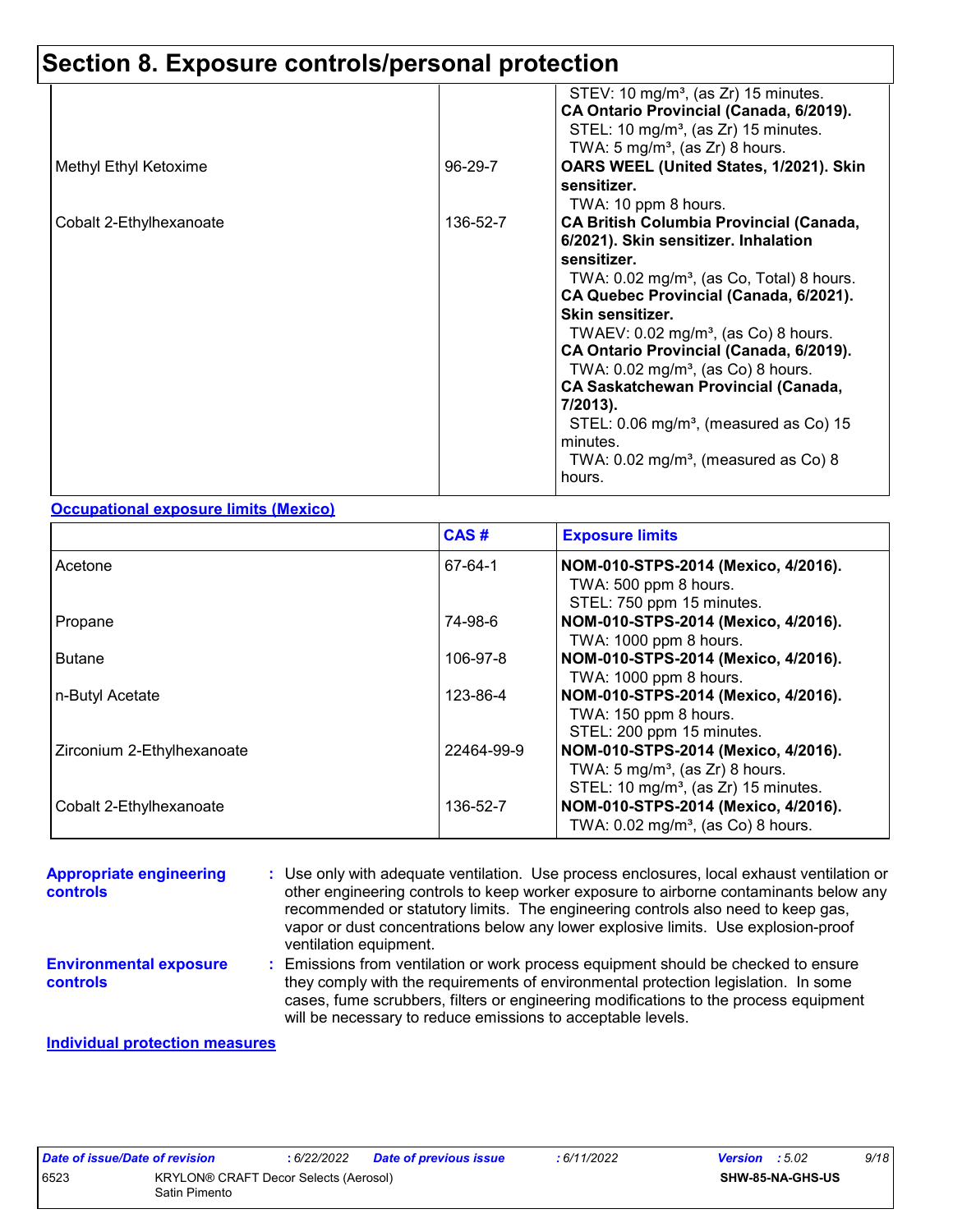| <b>Hygiene measures</b>       | : Wash hands, forearms and face thoroughly after handling chemical products, before<br>eating, smoking and using the lavatory and at the end of the working period.<br>Appropriate techniques should be used to remove potentially contaminated clothing.<br>Contaminated work clothing should not be allowed out of the workplace. Wash<br>contaminated clothing before reusing. Ensure that eyewash stations and safety<br>showers are close to the workstation location.                                                                                                                                            |
|-------------------------------|------------------------------------------------------------------------------------------------------------------------------------------------------------------------------------------------------------------------------------------------------------------------------------------------------------------------------------------------------------------------------------------------------------------------------------------------------------------------------------------------------------------------------------------------------------------------------------------------------------------------|
| <b>Eye/face protection</b>    | : Safety eyewear complying with an approved standard should be used when a risk<br>assessment indicates this is necessary to avoid exposure to liquid splashes, mists,<br>gases or dusts. If contact is possible, the following protection should be worn, unless<br>the assessment indicates a higher degree of protection: chemical splash goggles.                                                                                                                                                                                                                                                                  |
| <b>Skin protection</b>        |                                                                                                                                                                                                                                                                                                                                                                                                                                                                                                                                                                                                                        |
| <b>Hand protection</b>        | : Chemical-resistant, impervious gloves complying with an approved standard should be<br>worn at all times when handling chemical products if a risk assessment indicates this is<br>necessary. Considering the parameters specified by the glove manufacturer, check<br>during use that the gloves are still retaining their protective properties. It should be<br>noted that the time to breakthrough for any glove material may be different for different<br>glove manufacturers. In the case of mixtures, consisting of several substances, the<br>protection time of the gloves cannot be accurately estimated. |
| <b>Body protection</b>        | : Personal protective equipment for the body should be selected based on the task being<br>performed and the risks involved and should be approved by a specialist before<br>handling this product. When there is a risk of ignition from static electricity, wear anti-<br>static protective clothing. For the greatest protection from static discharges, clothing<br>should include anti-static overalls, boots and gloves.                                                                                                                                                                                         |
| <b>Other skin protection</b>  | : Appropriate footwear and any additional skin protection measures should be selected<br>based on the task being performed and the risks involved and should be approved by a<br>specialist before handling this product.                                                                                                                                                                                                                                                                                                                                                                                              |
| <b>Respiratory protection</b> | : Based on the hazard and potential for exposure, select a respirator that meets the<br>appropriate standard or certification. Respirators must be used according to a<br>respiratory protection program to ensure proper fitting, training, and other important<br>aspects of use.                                                                                                                                                                                                                                                                                                                                    |

### **Section 9. Physical and chemical properties**

The conditions of measurement of all properties are at standard temperature and pressure unless otherwise indicated.

| <b>Appearance</b>                                                 |                                                                                 |                |                  |       |
|-------------------------------------------------------------------|---------------------------------------------------------------------------------|----------------|------------------|-------|
| <b>Physical state</b>                                             | $:$ Liquid.                                                                     |                |                  |       |
| <b>Color</b>                                                      | : Not available.                                                                |                |                  |       |
| <b>Odor</b>                                                       | : Not available.                                                                |                |                  |       |
| <b>Odor threshold</b>                                             | : Not available.                                                                |                |                  |       |
| pH                                                                | : Not applicable.                                                               |                |                  |       |
| <b>Melting point/freezing point</b>                               | : Not available.                                                                |                |                  |       |
| <b>Boiling point, initial boiling</b><br>point, and boiling range | : Not available.                                                                |                |                  |       |
| <b>Flash point</b>                                                | : Closed cup: -29 $^{\circ}$ C (-20.2 $^{\circ}$ F) [Pensky-Martens Closed Cup] |                |                  |       |
| <b>Evaporation rate</b>                                           | $: 5.6$ (butyl acetate = 1)                                                     |                |                  |       |
| <b>Flammability</b>                                               | : Not available.                                                                |                |                  |       |
| Lower and upper explosion<br>limit/flammability limit             | : Lower: 1.26%<br>Upper: 15.8%                                                  |                |                  |       |
| <b>Vapor pressure</b>                                             | : $101.3$ kPa (760 mm Hg)                                                       |                |                  |       |
| <b>Relative vapor density</b>                                     | : $1.55$ [Air = 1]                                                              |                |                  |       |
| <b>Relative density</b>                                           | : 0.75                                                                          |                |                  |       |
| <b>Solubility</b>                                                 | : Not available.                                                                |                |                  |       |
| Date of issue/Date of revision                                    | : 6/22/2022<br><b>Date of previous issue</b><br>:6/11/2022                      | Version : 5.02 |                  | 10/18 |
| 6523<br>Satin Pimento                                             | <b>KRYLON® CRAFT Decor Selects (Aerosol)</b>                                    |                | SHW-85-NA-GHS-US |       |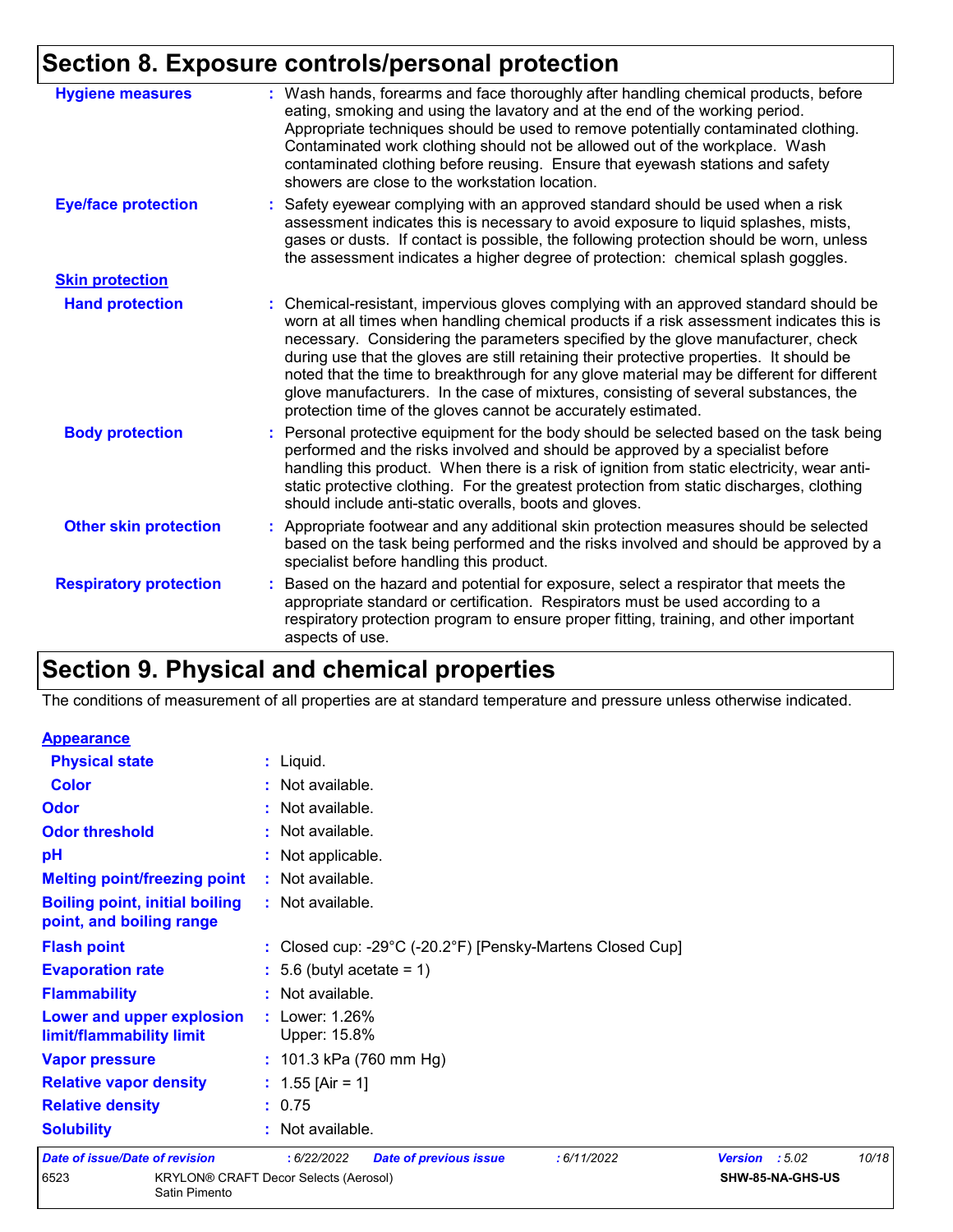### **Section 9. Physical and chemical properties**

| <b>Partition coefficient: n-</b><br>octanol/water |    | : Not applicable.                                              |
|---------------------------------------------------|----|----------------------------------------------------------------|
| <b>Auto-ignition temperature</b>                  |    | : Not available.                                               |
| <b>Decomposition temperature</b>                  | ÷. | Not available.                                                 |
| <b>Viscosity</b>                                  |    | Kinematic (40°C (104°F)): <20.5 mm <sup>2</sup> /s (<20.5 cSt) |
| <b>Molecular weight</b>                           | ÷. | Not applicable.                                                |
| <b>Aerosol product</b>                            |    |                                                                |
| <b>Type of aerosol</b>                            |    | $:$ Spray                                                      |
| <b>Heat of combustion</b>                         |    | $: 27.304$ kJ/g                                                |

### **Section 10. Stability and reactivity**

| <b>Reactivity</b>                            | : No specific test data related to reactivity available for this product or its ingredients.              |
|----------------------------------------------|-----------------------------------------------------------------------------------------------------------|
| <b>Chemical stability</b>                    | : The product is stable.                                                                                  |
| <b>Possibility of hazardous</b><br>reactions | : Under normal conditions of storage and use, hazardous reactions will not occur.                         |
| <b>Conditions to avoid</b>                   | : Avoid all possible sources of ignition (spark or flame).                                                |
| <b>Incompatible materials</b>                | No specific data.<br>÷.                                                                                   |
| <b>Hazardous decomposition</b><br>products   | : Under normal conditions of storage and use, hazardous decomposition products should<br>not be produced. |

### **Section 11. Toxicological information**

#### **Information on toxicological effects**

#### **Acute toxicity**

| <b>Product/ingredient name</b> | <b>Result</b>                | <b>Species</b> | <b>Dose</b>              | <b>Exposure</b> |
|--------------------------------|------------------------------|----------------|--------------------------|-----------------|
| Acetone                        | LD50 Oral                    | Rat            | 5800 mg/kg               |                 |
| <b>Butane</b>                  | <b>LC50 Inhalation Vapor</b> | Rat            | 658000 mg/m <sup>3</sup> | 4 hours         |
| n-Butyl Acetate                | LD50 Dermal                  | Rabbit         | >17600 mg/kg             |                 |
|                                | LD50 Oral                    | Rat            | 10768 mg/kg              |                 |
| 2-Propoxyethanol               | LD50 Oral                    | Rat            | 3089 mg/kg               |                 |
| Zirconium 2-Ethylhexanoate     | ILD50 Dermal                 | Rabbit         | $>5$ g/kg                |                 |
|                                | LD50 Oral                    | Rat            | -5 g/kg                  |                 |
| Methyl Ethyl Ketoxime          | LD50 Oral                    | Rat            | 930 mg/kg                |                 |
| Light Aromatic Hydrocarbons    | LD50 Oral                    | Rat            | 8400 mg/kg               |                 |
| Cobalt 2-Ethylhexanoate        | LD50 Dermal                  | Rabbit         | $>5$ g/kg                |                 |
|                                | LD50 Oral                    | Rat            | $1.22$ g/kg              |                 |
| <b>Hydrotreated Heavy</b>      | <b>LC50 Inhalation Vapor</b> | Rat            | $8500$ mg/m <sup>3</sup> | 4 hours         |
| Petroleum Naphtha              |                              |                |                          |                 |
|                                | LD50 Oral                    | Rat            | $>6$ g/kg                |                 |

**Irritation/Corrosion**

*Date of issue/Date of revision* **:** *6/22/2022 Date of previous issue : 6/11/2022 Version : 5.02 11/18*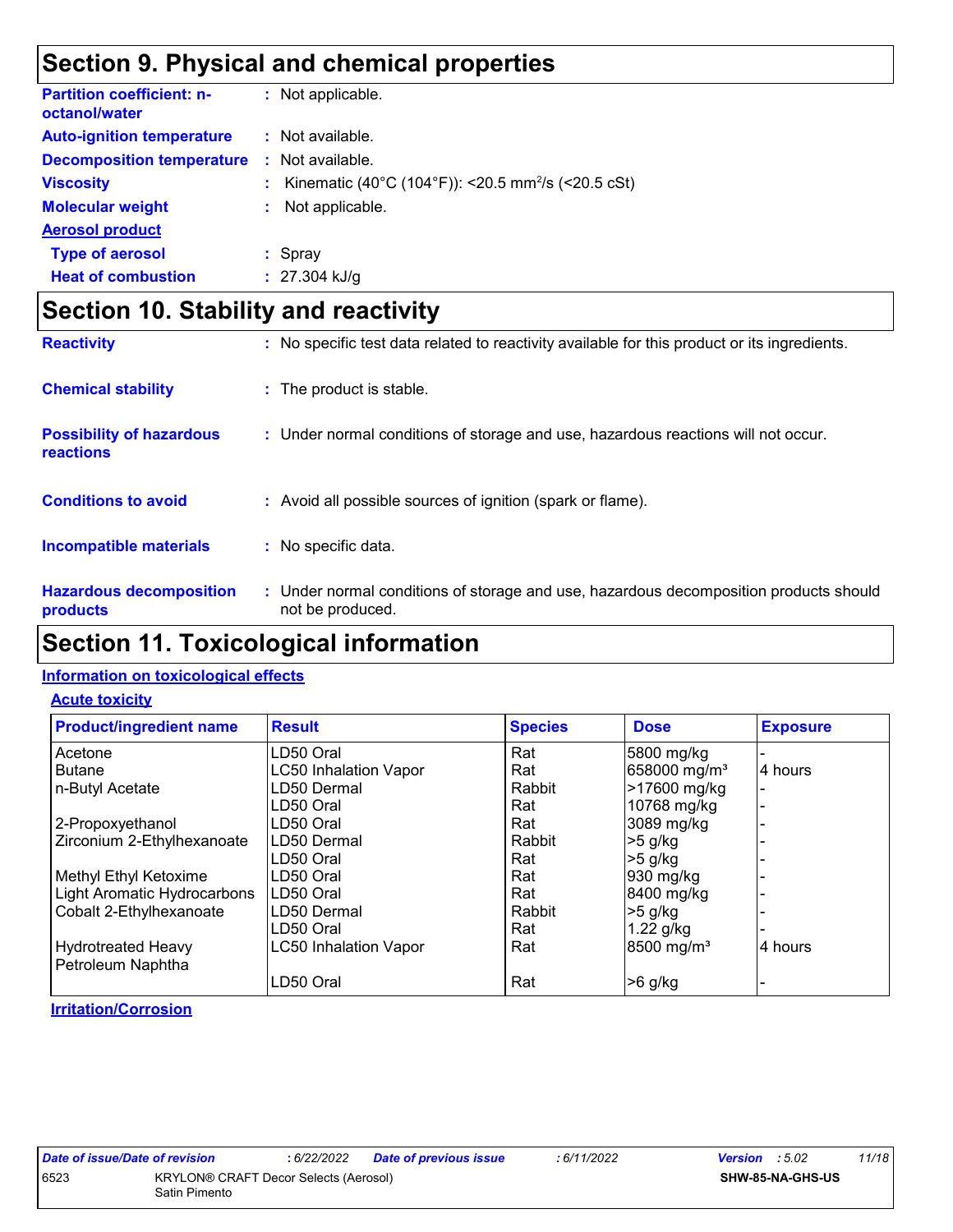## **Section 11. Toxicological information**

| <b>Product/ingredient name</b> | <b>Result</b>            | <b>Species</b> | <b>Score</b> | <b>Exposure</b>  | <b>Observation</b> |
|--------------------------------|--------------------------|----------------|--------------|------------------|--------------------|
| Acetone                        | Eyes - Mild irritant     | Human          |              | 186300 ppm       |                    |
|                                | Eyes - Mild irritant     | Rabbit         |              | $10$ uL          |                    |
|                                | Eyes - Moderate irritant | Rabbit         |              | 24 hours 20      |                    |
|                                |                          |                |              | mg               |                    |
|                                | Eyes - Severe irritant   | Rabbit         |              | $20 \, mg$       |                    |
|                                | Skin - Mild irritant     | Rabbit         |              | 24 hours 500     |                    |
|                                |                          |                |              | mg               |                    |
|                                | Skin - Mild irritant     | Rabbit         |              | 395 mg           |                    |
| n-Butyl Acetate                | Eyes - Moderate irritant | Rabbit         |              | $100$ mg         |                    |
|                                | Skin - Moderate irritant | Rabbit         |              | 24 hours 500     |                    |
|                                |                          |                |              | mg               |                    |
| 2-Propoxyethanol               | Eyes - Severe irritant   | Rabbit         |              | 24 hours 750     |                    |
|                                |                          |                |              | ug               |                    |
|                                | Eyes - Severe irritant   | Rabbit         |              | $100 \text{ mg}$ |                    |
|                                | Skin - Mild irritant     | Guinea pig     |              | 500 mg           |                    |
|                                | Skin - Mild irritant     | Rabbit         |              | 24 hours 500     |                    |
|                                |                          |                |              | mg               |                    |
| Methyl Ethyl Ketoxime          | Eyes - Severe irritant   | Rabbit         |              | 100 uL           |                    |
| Light Aromatic Hydrocarbons    | Eyes - Mild irritant     | Rabbit         |              | 24 hours 100     |                    |
|                                |                          |                |              | uL               |                    |

#### **Sensitization**

Not available.

#### **Mutagenicity**

Not available.

#### **Carcinogenicity**

Not available.

#### **Classification**

| <b>Product/ingredient name</b>   | <b>OSHA</b> | <b>IARC</b> | <b>NTP</b>                                       |
|----------------------------------|-------------|-------------|--------------------------------------------------|
| Amorphous Precipitated<br>Silica |             |             |                                                  |
| Cobalt 2-Ethylhexanoate          |             | 2B          | Reasonably anticipated to be a human carcinogen. |

#### **Reproductive toxicity**

Not available.

#### **Teratogenicity**

Not available.

#### **Specific target organ toxicity (single exposure)**

Satin Pimento

| <b>Name</b>      | <b>Category</b> | <b>Route of</b><br>exposure | <b>Target organs</b>                   |
|------------------|-----------------|-----------------------------|----------------------------------------|
| Acetone          | Category 3      |                             | Respiratory tract<br>irritation        |
|                  | Category 3      |                             | Narcotic effects                       |
| Propane          | Category 3      |                             | Respiratory tract<br>irritation        |
|                  | Category 3      |                             | l Narcotic effects                     |
| <b>Butane</b>    | Category 3      |                             | Respiratory tract<br><b>irritation</b> |
|                  | Category 3      |                             | Narcotic effects                       |
| n-Butyl Acetate  | Category 3      |                             | Narcotic effects                       |
| 2-Propoxyethanol | Category 3      |                             | <b>Respiratory tract</b>               |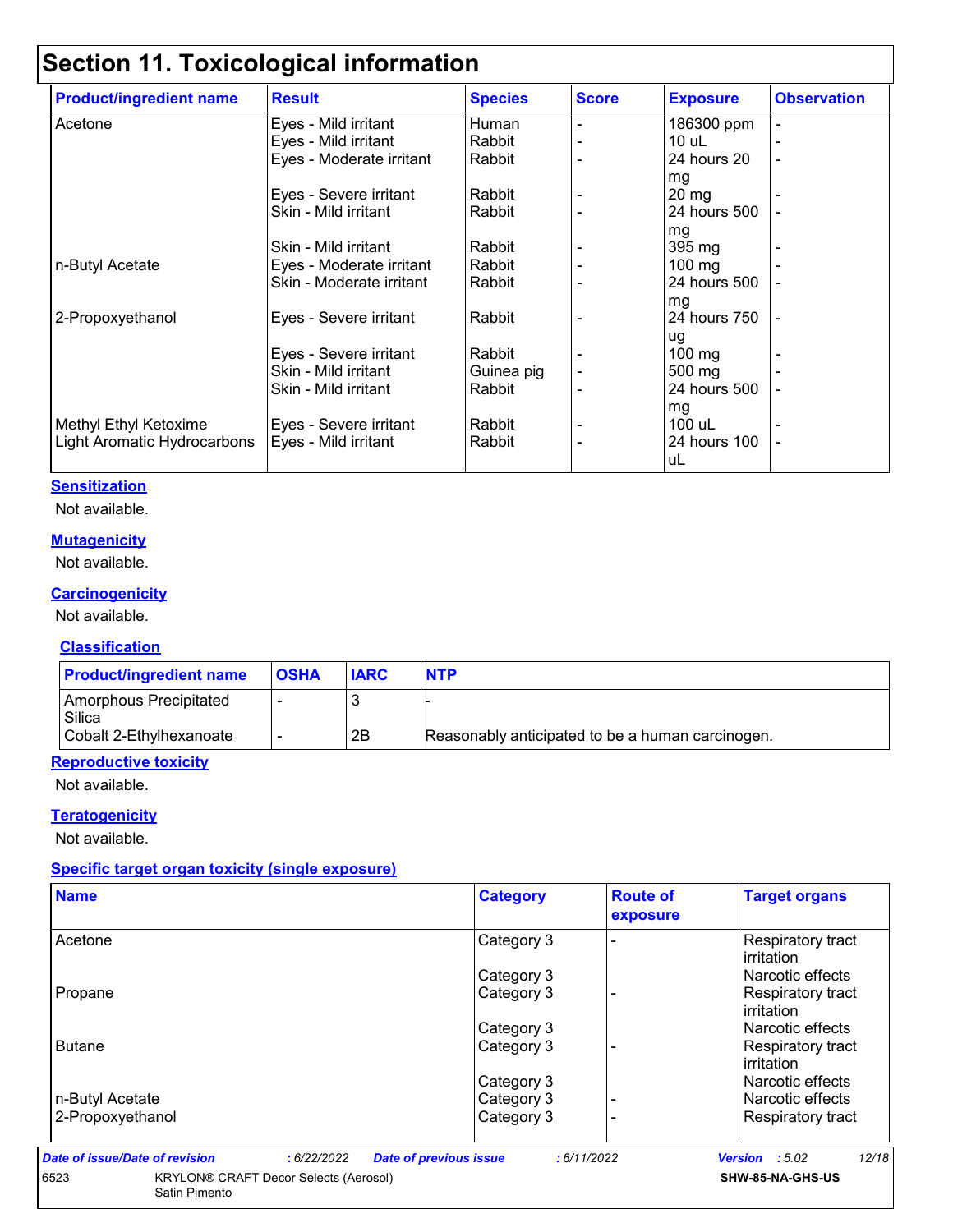## **Section 11. Toxicological information**

|                                      |            | irritation               |
|--------------------------------------|------------|--------------------------|
|                                      | Category 3 | Narcotic effects         |
| Methyl Ethyl Ketoxime                | Category 1 | upper respiratory        |
|                                      |            | tract                    |
|                                      | Category 3 | Narcotic effects         |
| Light Aromatic Hydrocarbons          | Category 3 | <b>Respiratory tract</b> |
|                                      |            | <b>irritation</b>        |
|                                      | Category 3 | Narcotic effects         |
| Hydrotreated Heavy Petroleum Naphtha | Category 3 | <b>Respiratory tract</b> |
|                                      |            | irritation               |
|                                      | Category 3 | Narcotic effects         |

#### **Specific target organ toxicity (repeated exposure)**

| <b>Category</b> | <b>Route of</b><br>exposure | <b>Target organs</b> |
|-----------------|-----------------------------|----------------------|
| Category 2      |                             |                      |
| Category 2      |                             |                      |
| Category 2      |                             |                      |
| Category 2      |                             |                      |
| Category 2      |                             | blood system         |
| Category 2      |                             |                      |
| Category 2      |                             |                      |
|                 |                             |                      |

#### **Aspiration hazard**

| <b>Name</b>                          | <b>Result</b>                         |
|--------------------------------------|---------------------------------------|
| Propane                              | <b>ASPIRATION HAZARD - Category 1</b> |
| l Butane                             | <b>ASPIRATION HAZARD - Category 1</b> |
| Light Aromatic Hydrocarbons          | <b>ASPIRATION HAZARD - Category 1</b> |
| Hydrotreated Heavy Petroleum Naphtha | <b>ASPIRATION HAZARD - Category 1</b> |

| <b>Information on the likely</b><br>routes of exposure |               | : Not available.                                                                                                                                                                                                                              |                               |             |                |                  |       |
|--------------------------------------------------------|---------------|-----------------------------------------------------------------------------------------------------------------------------------------------------------------------------------------------------------------------------------------------|-------------------------------|-------------|----------------|------------------|-------|
| <b>Potential acute health effects</b>                  |               |                                                                                                                                                                                                                                               |                               |             |                |                  |       |
| <b>Eye contact</b>                                     |               | : Causes serious eye irritation.                                                                                                                                                                                                              |                               |             |                |                  |       |
| <b>Inhalation</b>                                      |               | : Can cause central nervous system (CNS) depression. May cause drowsiness or<br>dizziness. May cause respiratory irritation.                                                                                                                  |                               |             |                |                  |       |
| <b>Skin contact</b>                                    |               | : May cause an allergic skin reaction.                                                                                                                                                                                                        |                               |             |                |                  |       |
| <b>Ingestion</b>                                       |               | : Can cause central nervous system (CNS) depression. May be fatal if swallowed and<br>enters airways.                                                                                                                                         |                               |             |                |                  |       |
|                                                        |               | Symptoms related to the physical, chemical and toxicological characteristics                                                                                                                                                                  |                               |             |                |                  |       |
| Eye contact                                            |               | : Adverse symptoms may include the following:<br>pain or irritation<br>watering<br>redness                                                                                                                                                    |                               |             |                |                  |       |
| <b>Inhalation</b>                                      |               | : Adverse symptoms may include the following:<br>respiratory tract irritation<br>coughing<br>nausea or vomiting<br>headache<br>drowsiness/fatigue<br>dizziness/vertigo<br>unconsciousness<br>reduced fetal weight<br>increase in fetal deaths |                               |             |                |                  |       |
| Date of issue/Date of revision                         |               | : 6/22/2022                                                                                                                                                                                                                                   | <b>Date of previous issue</b> | : 6/11/2022 | Version : 5.02 |                  | 13/18 |
| 6523                                                   | Satin Pimento | KRYLON® CRAFT Decor Selects (Aerosol)                                                                                                                                                                                                         |                               |             |                | SHW-85-NA-GHS-US |       |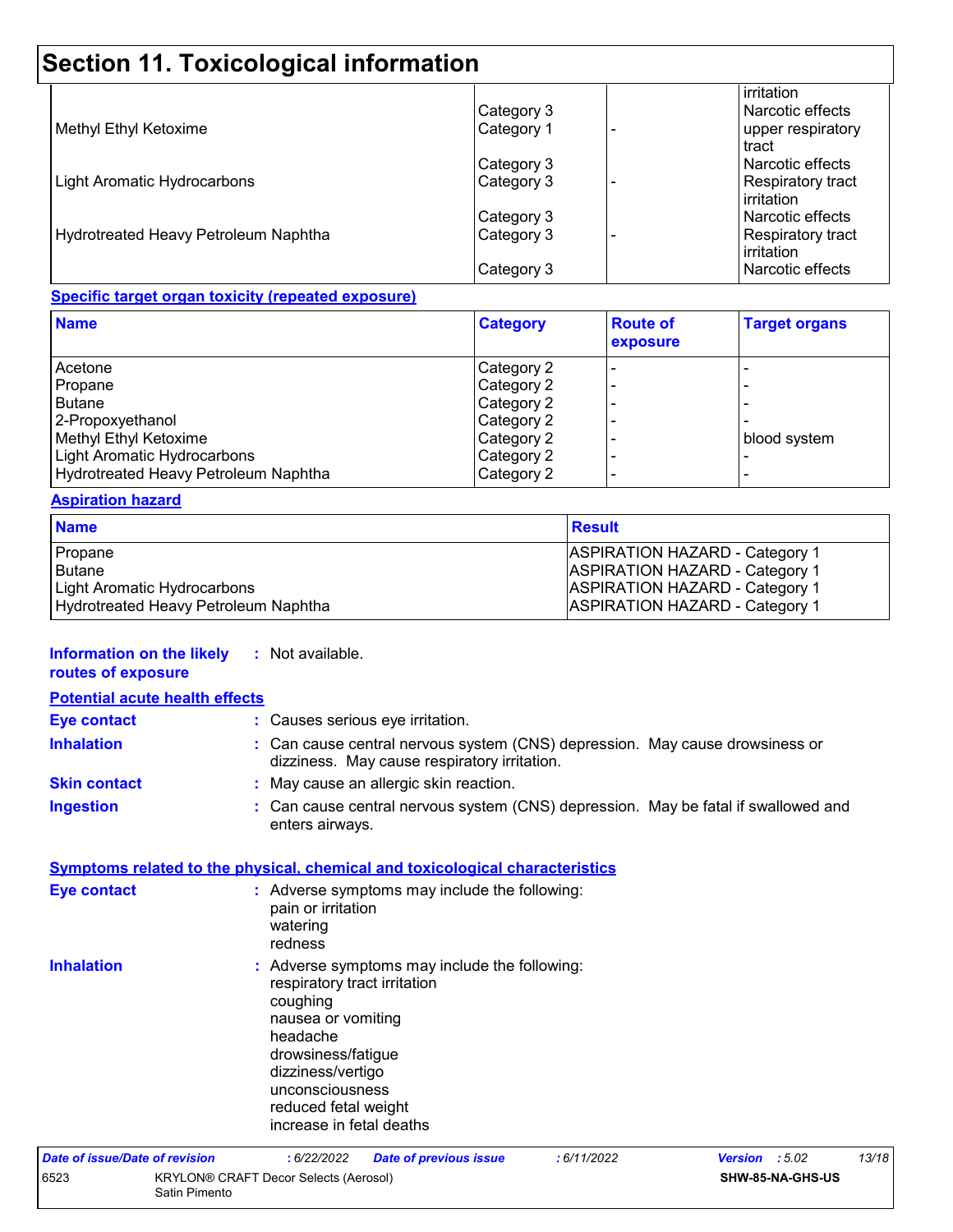### **Section 11. Toxicological information**

|                     | skeletal malformations                                                                                                                               |
|---------------------|------------------------------------------------------------------------------------------------------------------------------------------------------|
| <b>Skin contact</b> | : Adverse symptoms may include the following:<br>irritation<br>redness<br>reduced fetal weight<br>increase in fetal deaths<br>skeletal malformations |
| <b>Ingestion</b>    | : Adverse symptoms may include the following:<br>nausea or vomiting<br>reduced fetal weight<br>increase in fetal deaths<br>skeletal malformations    |

|                                                   | Delayed and immediate effects and also chronic effects from short and long term exposure                                                                                       |
|---------------------------------------------------|--------------------------------------------------------------------------------------------------------------------------------------------------------------------------------|
| <b>Short term exposure</b>                        |                                                                                                                                                                                |
| <b>Potential immediate</b><br><b>effects</b>      | : Not available.                                                                                                                                                               |
| <b>Potential delayed effects</b>                  | : Not available.                                                                                                                                                               |
| <b>Long term exposure</b>                         |                                                                                                                                                                                |
| <b>Potential immediate</b><br><b>effects</b>      | : Not available.                                                                                                                                                               |
| <b>Potential delayed effects : Not available.</b> |                                                                                                                                                                                |
| <b>Potential chronic health effects</b>           |                                                                                                                                                                                |
| Not available.                                    |                                                                                                                                                                                |
| <b>General</b>                                    | : May cause damage to organs through prolonged or repeated exposure. Once<br>sensitized, a severe allergic reaction may occur when subsequently exposed to very low<br>levels. |
| <b>Carcinogenicity</b>                            | : Suspected of causing cancer. Risk of cancer depends on duration and level of<br>exposure.                                                                                    |
| <b>Mutagenicity</b>                               | : No known significant effects or critical hazards.                                                                                                                            |
| <b>Teratogenicity</b>                             | : Suspected of damaging the unborn child.                                                                                                                                      |
| <b>Developmental effects</b>                      | : No known significant effects or critical hazards.                                                                                                                            |
| <b>Fertility effects</b>                          | : May damage fertility.                                                                                                                                                        |

#### **Numerical measures of toxicity**

#### **Acute toxicity estimates**

| <b>Route</b> | <b>ATE value</b> |
|--------------|------------------|
| Oral         | 71307.86 mg/kg   |
| Dermal       | 25392.89 mg/kg   |

### **Section 12. Ecological information**

**Toxicity**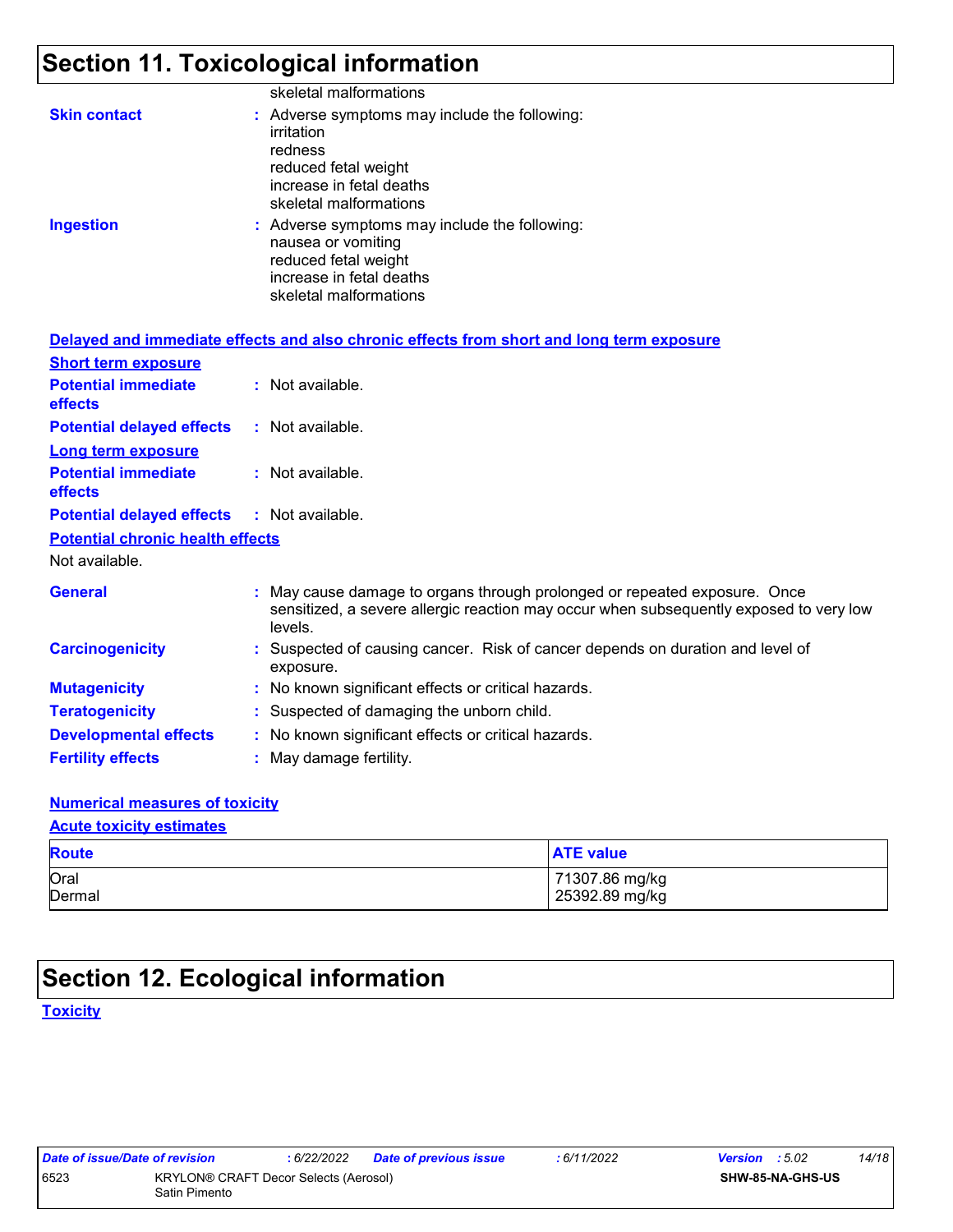### **Section 12. Ecological information**

| <b>Product/ingredient name</b> | <b>Result</b>                                                        | <b>Species</b>                                             | <b>Exposure</b>      |
|--------------------------------|----------------------------------------------------------------------|------------------------------------------------------------|----------------------|
| Acetone                        | Acute EC50 7200000 µg/l Fresh water                                  | Algae - Selenastrum sp.                                    | 96 hours             |
|                                | Acute LC50 4.42589 ml/L Marine water                                 | Crustaceans - Acartia tonsa -<br>Copepodid                 | 48 hours             |
|                                | Acute LC50 7460000 µg/l Fresh water                                  | Daphnia - Daphnia cucullata                                | 48 hours             |
|                                | Acute LC50 5600 ppm Fresh water                                      | Fish - Poecilia reticulata                                 | 96 hours             |
|                                | Chronic NOEC 4.95 mg/l Marine water                                  | Algae - Ulva pertusa                                       | 96 hours             |
|                                | Chronic NOEC 0.016 ml/L Fresh water                                  | Crustaceans - Daphniidae                                   | 21 days              |
|                                | Chronic NOEC 0.1 ml/L Fresh water                                    | Daphnia - Daphnia magna -<br>Neonate                       | 21 days              |
|                                | Chronic NOEC 5 µg/l Marine water                                     | Fish - Gasterosteus aculeatus -<br>Larvae                  | 42 days              |
| n-Butyl Acetate                | Acute LC50 32 mg/l Marine water<br>Acute LC50 18000 µg/l Fresh water | Crustaceans - Artemia salina<br>Fish - Pimephales promelas | 48 hours<br>96 hours |
| Methyl Ethyl Ketoxime          | Acute LC50 843000 µg/l Fresh water                                   | Fish - Pimephales promelas                                 | 96 hours             |

#### **Persistence and degradability**

| <b>Product/ingredient name</b>  | <b>Aquatic half-life</b> | <b>Photolysis</b> | Biodegradability |
|---------------------------------|--------------------------|-------------------|------------------|
| Acetone                         |                          |                   | Readily          |
| In-Butyl Acetate                |                          |                   | Readily          |
| Light Aromatic Hydrocarbons   - |                          |                   | Readily          |

#### **Bioaccumulative potential**

| <b>Product/ingredient name</b> | $\mathsf{LogP}_\mathsf{ow}$ | <b>BCF</b> | <b>Potential</b> |
|--------------------------------|-----------------------------|------------|------------------|
| Zirconium 2-Ethylhexanoate     |                             | 2.96       | low              |
| Methyl Ethyl Ketoxime          |                             | 2.5 to 5.8 | low              |
| Light Aromatic Hydrocarbons    |                             | 10 to 2500 | high             |
| Cobalt 2-Ethylhexanoate        |                             | 15600      | high             |
| <b>Hydrotreated Heavy</b>      |                             | 10 to 2500 | high             |
| Petroleum Naphtha              |                             |            |                  |

#### **Mobility in soil**

| <b>Soil/water partition</b> | : Not available. |
|-----------------------------|------------------|
| <b>coefficient (Koc)</b>    |                  |

#### **Other adverse effects** : No known significant effects or critical hazards.

### **Section 13. Disposal considerations**

The generation of waste should be avoided or minimized wherever possible. Disposal of this product, solutions and any by-products should at all times comply with the requirements of environmental protection and waste disposal legislation and any regional local authority requirements. Dispose of surplus and non-recyclable products via a licensed waste disposal contractor. Waste should not be disposed of untreated to the sewer unless fully compliant with the requirements of all authorities with jurisdiction. Waste packaging should be recycled. Incineration or landfill should only be considered when recycling is not feasible. This material and its container must be disposed of in a safe way. Empty containers or liners may retain some product residues. Do not puncture or incinerate container. **Disposal methods :**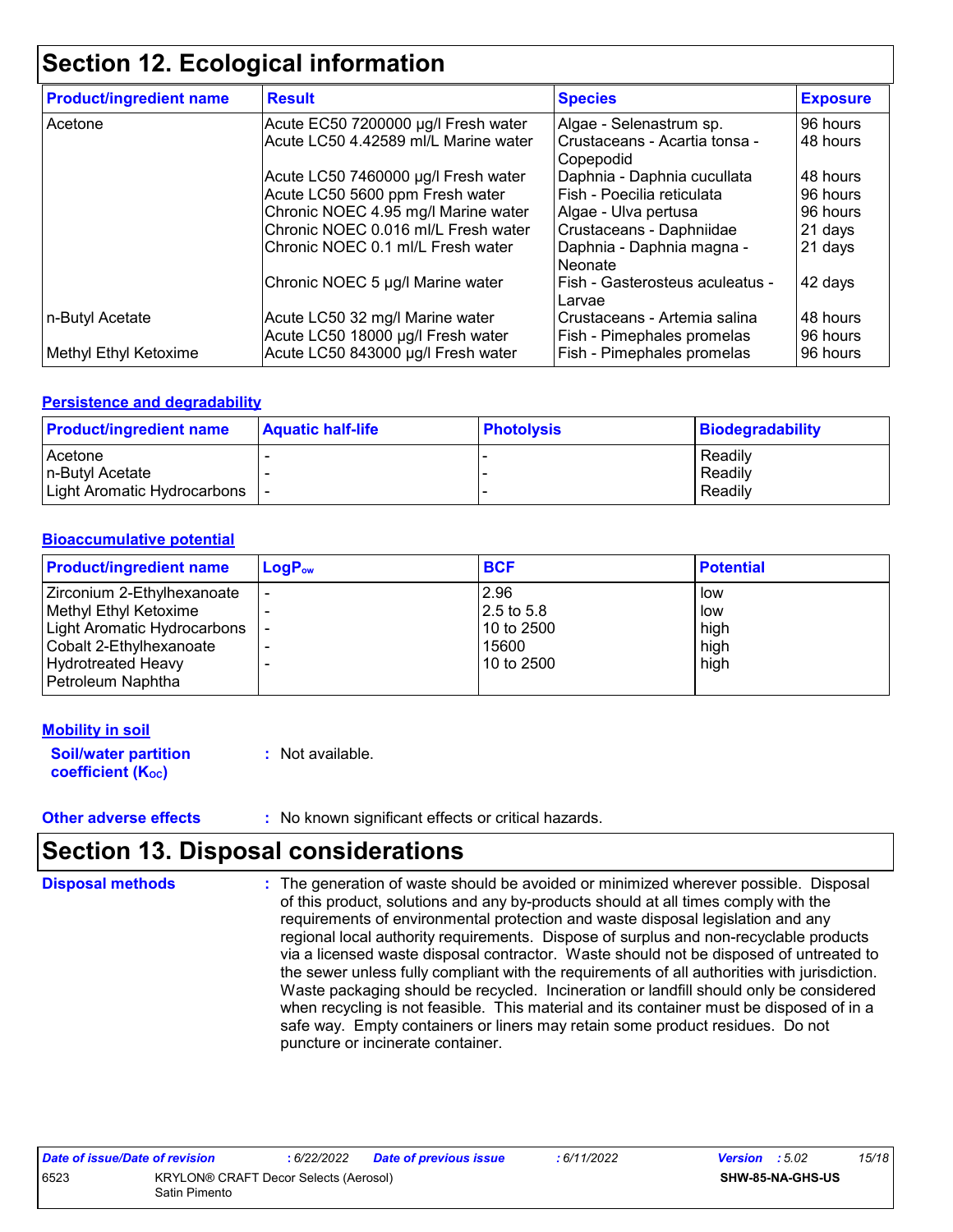### **Section 14. Transport information**

|                                                          | <b>DOT</b><br><b>Classification</b>                                                                             | <b>TDG</b><br><b>Classification</b>                                                                                                                                                                                                                                                                                                                                                                                                                                                                                                                                                                                                                                                 | <b>Mexico</b><br><b>Classification</b>                                                                          | <b>IATA</b>                                                                                                     | <b>IMDG</b>                                                                                                     |
|----------------------------------------------------------|-----------------------------------------------------------------------------------------------------------------|-------------------------------------------------------------------------------------------------------------------------------------------------------------------------------------------------------------------------------------------------------------------------------------------------------------------------------------------------------------------------------------------------------------------------------------------------------------------------------------------------------------------------------------------------------------------------------------------------------------------------------------------------------------------------------------|-----------------------------------------------------------------------------------------------------------------|-----------------------------------------------------------------------------------------------------------------|-----------------------------------------------------------------------------------------------------------------|
| <b>UN number</b>                                         | <b>UN1950</b>                                                                                                   | <b>UN1950</b>                                                                                                                                                                                                                                                                                                                                                                                                                                                                                                                                                                                                                                                                       | <b>UN1950</b>                                                                                                   | <b>UN1950</b>                                                                                                   | <b>UN1950</b>                                                                                                   |
| <b>UN proper</b><br>shipping name                        | <b>AEROSOLS</b>                                                                                                 | <b>AEROSOLS</b>                                                                                                                                                                                                                                                                                                                                                                                                                                                                                                                                                                                                                                                                     | <b>AEROSOLS</b>                                                                                                 | AEROSOLS,<br>flammable                                                                                          | <b>AEROSOLS</b>                                                                                                 |
| <b>Transport</b>                                         | 2.1                                                                                                             | 2.1                                                                                                                                                                                                                                                                                                                                                                                                                                                                                                                                                                                                                                                                                 | 2.1                                                                                                             | 2.1                                                                                                             | 2.1                                                                                                             |
| hazard class(es)                                         |                                                                                                                 |                                                                                                                                                                                                                                                                                                                                                                                                                                                                                                                                                                                                                                                                                     |                                                                                                                 |                                                                                                                 |                                                                                                                 |
| <b>Packing group</b>                                     |                                                                                                                 |                                                                                                                                                                                                                                                                                                                                                                                                                                                                                                                                                                                                                                                                                     |                                                                                                                 |                                                                                                                 |                                                                                                                 |
| <b>Environmental</b><br>hazards                          | No.                                                                                                             | No.                                                                                                                                                                                                                                                                                                                                                                                                                                                                                                                                                                                                                                                                                 | No.                                                                                                             | No.                                                                                                             | No.                                                                                                             |
| <b>Additional</b><br>information                         | Dependent upon<br>container size, this<br>product may ship under<br>the Limited Quantity<br>shipping exception. | Product classified<br>as per the<br>following sections<br>of the<br>Transportation of<br>Dangerous Goods<br>Regulations:<br>2.13-2.17 (Class<br>2).<br>Dependent upon<br>container size, this<br>product may ship under<br>the Limited Quantity<br>shipping exception.                                                                                                                                                                                                                                                                                                                                                                                                              | Dependent upon<br>container size, this<br>product may ship under<br>the Limited Quantity<br>shipping exception. | Dependent upon<br>container size, this<br>product may ship under<br>the Limited Quantity<br>shipping exception. | Dependent upon<br>container size, this<br>product may ship under<br>the Limited Quantity<br>shipping exception. |
| <b>Special precautions for user :</b>                    |                                                                                                                 | Multi-modal shipping descriptions are provided for informational purposes and do not<br>consider container sizes. The presence of a shipping description for a particular<br>mode of transport (sea, air, etc.), does not indicate that the product is packaged<br>suitably for that mode of transport. All packaging must be reviewed for suitability<br>prior to shipment, and compliance with the applicable regulations is the sole<br>responsibility of the person offering the product for transport. People loading and<br>unloading dangerous goods must be trained on all of the risks deriving from the<br>substances and on all actions in case of emergency situations. |                                                                                                                 |                                                                                                                 |                                                                                                                 |
| <b>Transport in bulk according</b><br>to IMO instruments | : Not available.                                                                                                |                                                                                                                                                                                                                                                                                                                                                                                                                                                                                                                                                                                                                                                                                     |                                                                                                                 |                                                                                                                 |                                                                                                                 |
|                                                          |                                                                                                                 | <b>Proper shipping name</b>                                                                                                                                                                                                                                                                                                                                                                                                                                                                                                                                                                                                                                                         | : Not available.                                                                                                |                                                                                                                 |                                                                                                                 |

### **Section 15. Regulatory information**

#### **SARA 313**

SARA 313 (40 CFR 372.45) supplier notification can be found on the Environmental Data Sheet.

#### **California Prop. 65**

WARNING: This product contains chemicals known to the State of California to cause cancer and birth defects or other reproductive harm.

#### **International regulations**

| Date of issue/Date of revision |                                                        | : 6/22/2022 Date of previous issue | : 6/11/2022 | <b>Version</b> : $5.02$ |                         | 16/18 |
|--------------------------------|--------------------------------------------------------|------------------------------------|-------------|-------------------------|-------------------------|-------|
| 6523                           | KRYLON® CRAFT Decor Selects (Aerosol)<br>Satin Pimento |                                    |             |                         | <b>SHW-85-NA-GHS-US</b> |       |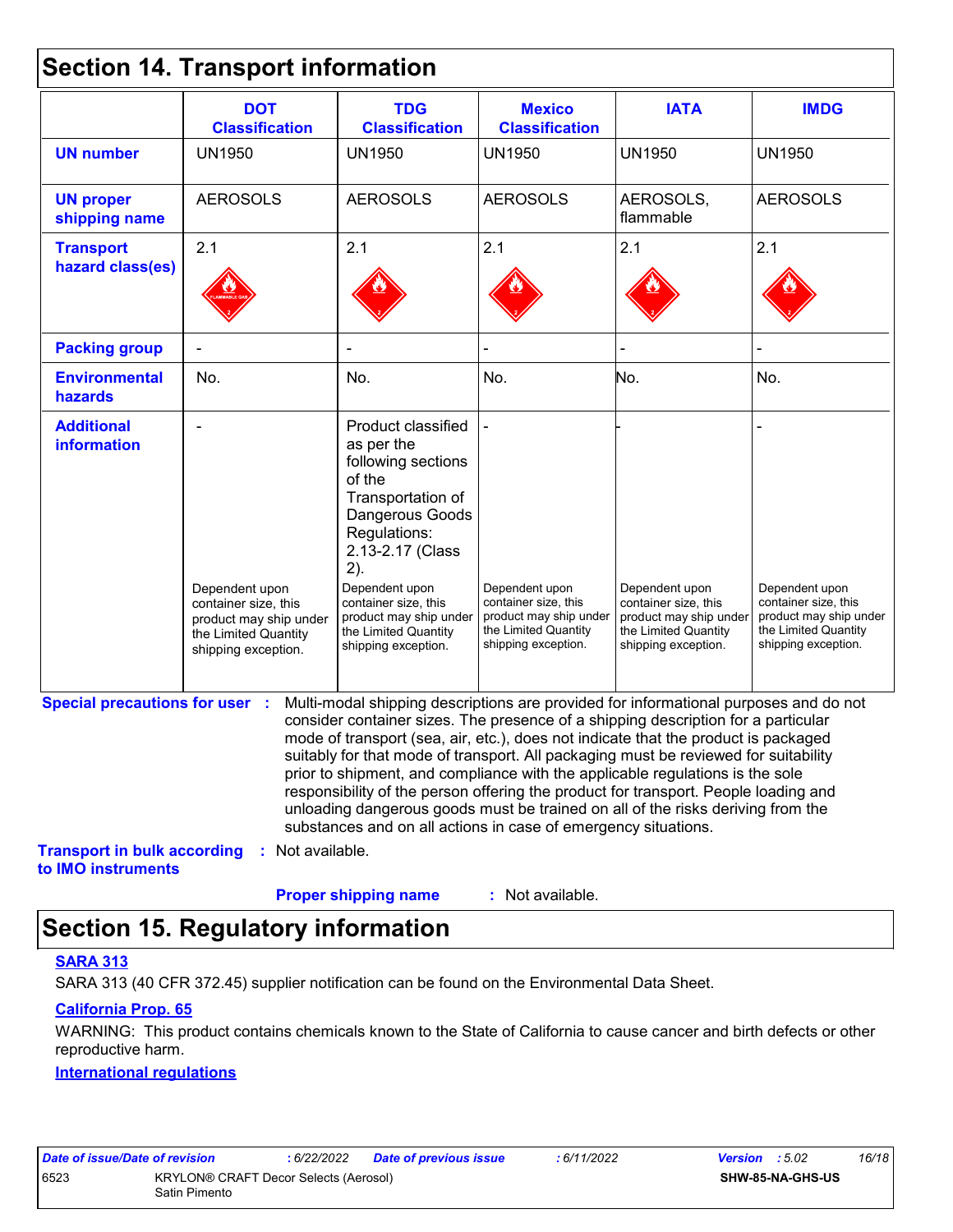### **Section 15. Regulatory information**

| <b>International lists</b> | : Australia inventory (AIIC): Not determined.                |
|----------------------------|--------------------------------------------------------------|
|                            | China inventory (IECSC): Not determined.                     |
|                            | Japan inventory (CSCL): Not determined.                      |
|                            | Japan inventory (ISHL): Not determined.                      |
|                            | Korea inventory (KECI): Not determined.                      |
|                            | New Zealand Inventory of Chemicals (NZIoC): Not determined.  |
|                            | Philippines inventory (PICCS): Not determined.               |
|                            | Taiwan Chemical Substances Inventory (TCSI): Not determined. |
|                            | Thailand inventory: Not determined.                          |
|                            | Turkey inventory: Not determined.                            |
|                            | Vietnam inventory: Not determined.                           |

### **Section 16. Other information**

**Hazardous Material Information System (U.S.A.)**

| <b>Health</b>           | 3 |
|-------------------------|---|
| <b>Flammability</b>     |   |
| <b>Physical hazards</b> | 3 |
|                         |   |

**The customer is responsible for determining the PPE code for this material. For more information on HMIS® Personal Protective Equipment (PPE) codes, consult the HMIS® Implementation Manual.**

**Caution: HMIS® ratings are based on a 0-4 rating scale, with 0 representing minimal hazards or risks, and 4 representing significant hazards or risks. Although HMIS® ratings and the associated label are not required on SDSs or products leaving a facility under 29 CFR 1910.1200, the preparer may choose to provide them. HMIS® ratings are to be used with a fully implemented HMIS® program. HMIS® is a registered trademark and service mark of the American Coatings Association, Inc.**

**Procedure used to derive the classification**

| <b>Classification</b>                                                 | <b>Justification</b>   |
|-----------------------------------------------------------------------|------------------------|
| FLAMMABLE AEROSOLS - Category 1                                       | IOn basis of test data |
| GASES UNDER PRESSURE - Compressed gas                                 | Calculation method     |
| SERIOUS EYE DAMAGE/ EYE IRRITATION - Category 2A                      | Calculation method     |
| <b>SKIN SENSITIZATION - Category 1</b>                                | Calculation method     |
| <b>CARCINOGENICITY - Category 2</b>                                   | Calculation method     |
| <b>TOXIC TO REPRODUCTION - Category 1B</b>                            | Calculation method     |
| SPECIFIC TARGET ORGAN TOXICITY (SINGLE EXPOSURE) (Respiratory tract   | Calculation method     |
| irritation) - Category 3                                              |                        |
| SPECIFIC TARGET ORGAN TOXICITY (SINGLE EXPOSURE) (Narcotic effects) - | Calculation method     |
| Category 3                                                            |                        |
| SPECIFIC TARGET ORGAN TOXICITY (REPEATED EXPOSURE) - Category 2       | Calculation method     |
| <b>ASPIRATION HAZARD - Category 1</b>                                 | Calculation method     |

| : 6/22/2022 |
|-------------|
| : 6/22/2022 |
| : 6/11/2022 |
| : 5.02      |
|             |